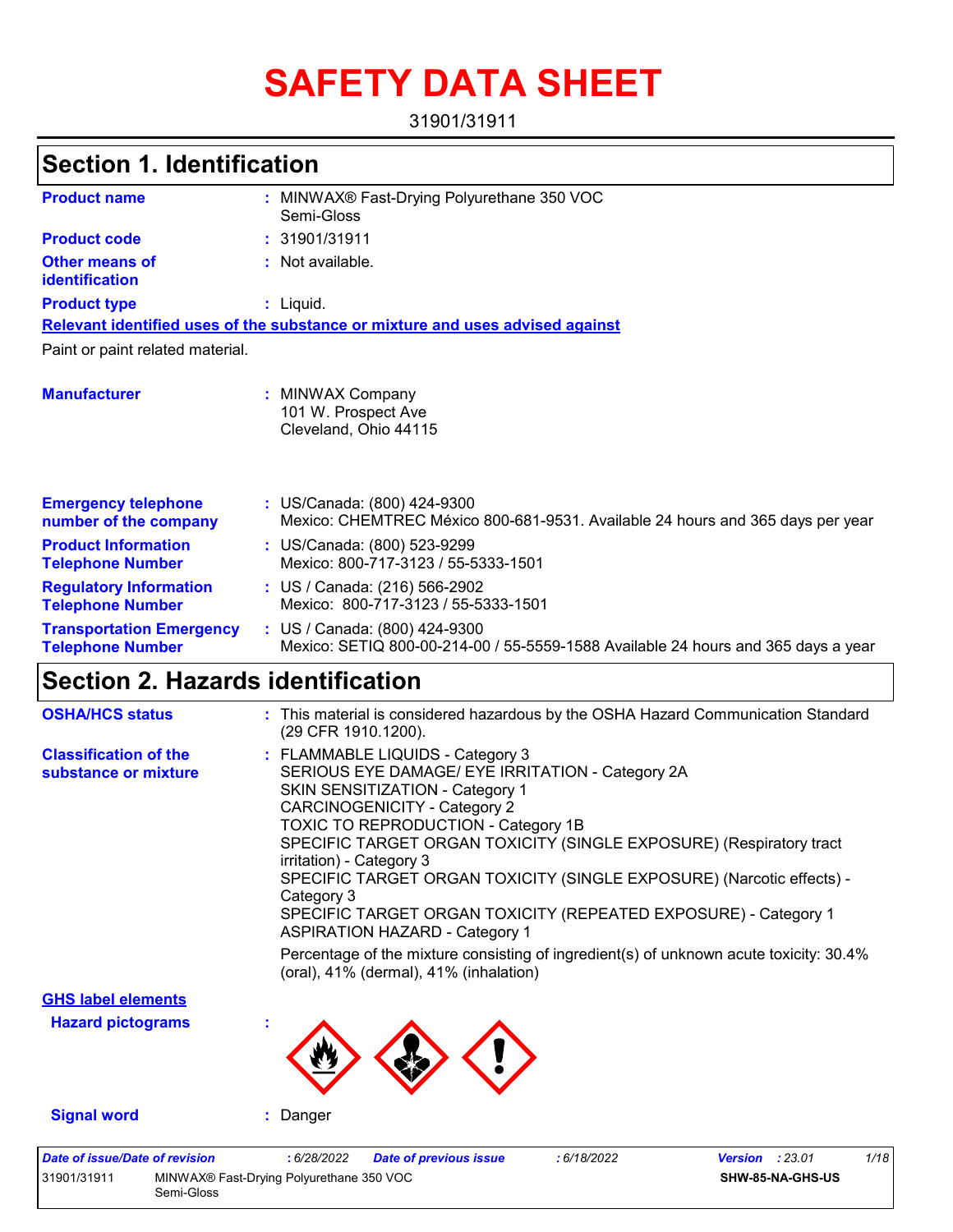### **Section 2. Hazards identification**

| <b>Hazard statements</b>                   | : Flammable liquid and vapor.<br>May be fatal if swallowed and enters airways.<br>May cause an allergic skin reaction.<br>Causes serious eye irritation.<br>May cause respiratory irritation.<br>May cause drowsiness or dizziness.<br>Suspected of causing cancer.<br>May damage fertility or the unborn child.<br>Causes damage to organs through prolonged or repeated exposure.                                                                                                                                                                                                                                                                                                                                                                |
|--------------------------------------------|----------------------------------------------------------------------------------------------------------------------------------------------------------------------------------------------------------------------------------------------------------------------------------------------------------------------------------------------------------------------------------------------------------------------------------------------------------------------------------------------------------------------------------------------------------------------------------------------------------------------------------------------------------------------------------------------------------------------------------------------------|
| <b>Precautionary statements</b>            |                                                                                                                                                                                                                                                                                                                                                                                                                                                                                                                                                                                                                                                                                                                                                    |
| <b>General</b>                             | : Read label before use. Keep out of reach of children. If medical advice is needed,<br>have product container or label at hand.                                                                                                                                                                                                                                                                                                                                                                                                                                                                                                                                                                                                                   |
| <b>Prevention</b>                          | : Obtain special instructions before use. Do not handle until all safety precautions have<br>been read and understood. Wear protective gloves, protective clothing and eye or face<br>protection. Keep away from heat, hot surfaces, sparks, open flames and other ignition<br>sources. No smoking. Use explosion-proof electrical, ventilating or lighting equipment.<br>Use non-sparking tools. Take action to prevent static discharges. Use only outdoors or<br>in a well-ventilated area. Do not breathe vapor. Do not eat, drink or smoke when using<br>this product. Wash thoroughly after handling. Contaminated work clothing must not be<br>allowed out of the workplace.                                                                |
| <b>Response</b>                            | : IF exposed or concerned: Get medical advice or attention. IF INHALED: Remove<br>person to fresh air and keep comfortable for breathing. Call a POISON CENTER or<br>doctor if you feel unwell. IF SWALLOWED: Immediately call a POISON CENTER or<br>doctor. Do NOT induce vomiting. IF ON SKIN (or hair): Take off immediately all<br>contaminated clothing. Rinse skin with water. Wash contaminated clothing before<br>reuse. IF ON SKIN: Wash with plenty of water. If skin irritation or rash occurs: Get<br>medical advice or attention. IF IN EYES: Rinse cautiously with water for several<br>minutes. Remove contact lenses, if present and easy to do. Continue rinsing. If eye<br>irritation persists: Get medical advice or attention. |
| <b>Storage</b>                             | Store locked up. Store in a well-ventilated place. Keep container tightly closed. Keep<br>cool.                                                                                                                                                                                                                                                                                                                                                                                                                                                                                                                                                                                                                                                    |
| <b>Disposal</b>                            | : Dispose of contents and container in accordance with all local, regional, national and<br>international regulations.                                                                                                                                                                                                                                                                                                                                                                                                                                                                                                                                                                                                                             |
| <b>Supplemental label</b><br>elements      | DELAYED EFFECTS FROM LONG TERM OVEREXPOSURE. Contains solvents which<br>can cause permanent brain and nervous system damage. Intentional misuse by<br>deliberately concentrating and inhaling the contents can be harmful or fatal. WARNING:<br>This product contains chemicals known to the State of California to cause cancer and<br>birth defects or other reproductive harm.                                                                                                                                                                                                                                                                                                                                                                  |
|                                            | Please refer to the SDS for additional information. Keep out of reach of children. Do not<br>transfer contents to other containers for storage.                                                                                                                                                                                                                                                                                                                                                                                                                                                                                                                                                                                                    |
| <b>Hazards not otherwise</b><br>classified | : DANGER: Rags, steel wool, other waste soaked with this product, and sanding residue<br>may spontaneously catch fire if improperly discarded. Immediately place rags, steel<br>wool, other waste soaked with this product, and sanding residue in a sealed, water-filled,<br>metal container. Dispose of in accordance with local fire regulations.                                                                                                                                                                                                                                                                                                                                                                                               |

### **Section 3. Composition/information on ingredients**

| Substance/mixture                       | : Mixture                   |
|-----------------------------------------|-----------------------------|
| <b>Other means of</b><br>identification | $\therefore$ Not available. |

**CAS number/other identifiers**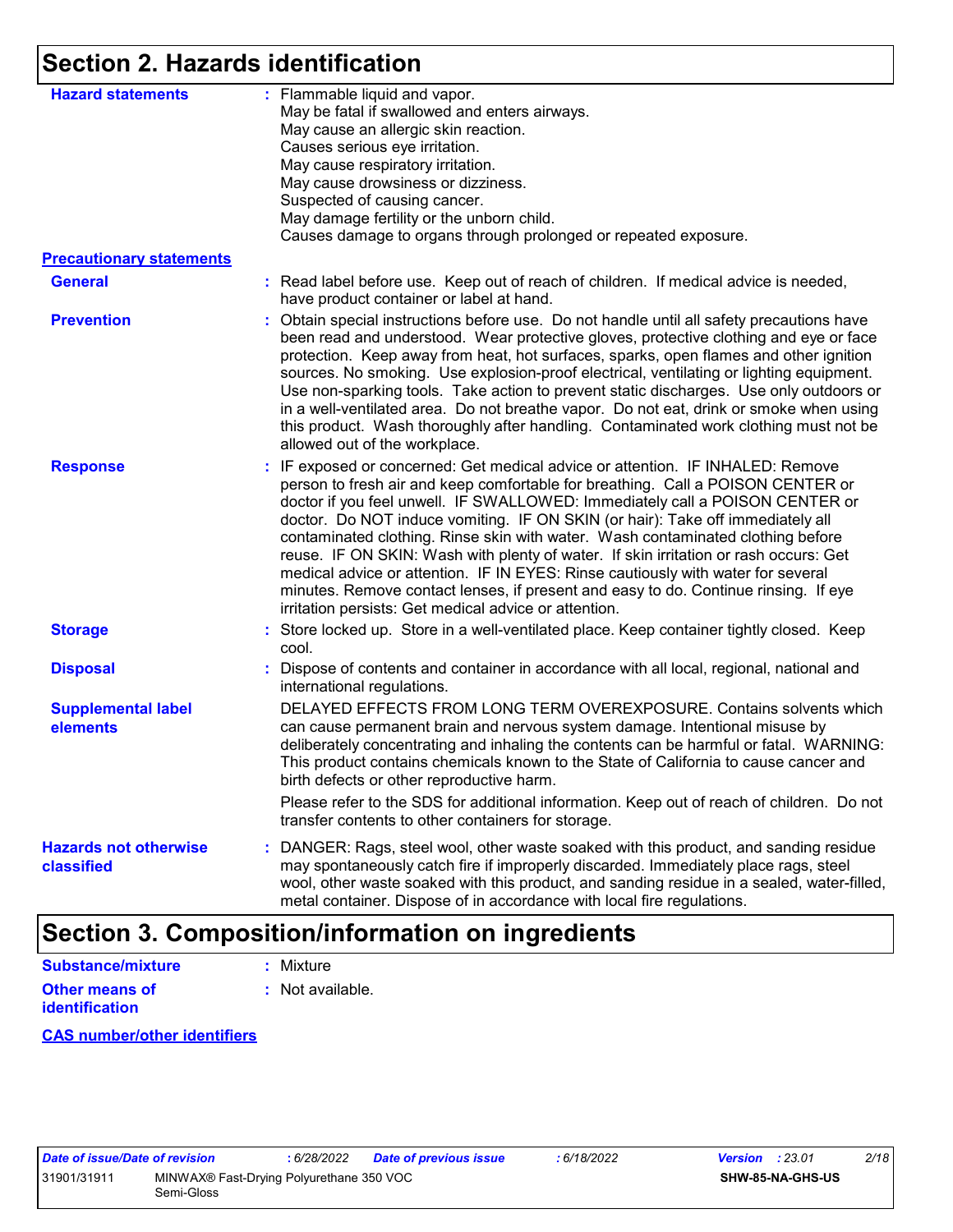### **Section 3. Composition/information on ingredients**

| <b>Ingredient name</b>               | % by weight | <b>CAS number</b> |
|--------------------------------------|-------------|-------------------|
| Light Aliphatic Hydrocarbon          | l≥25 - ≤50  | 64742-47-8        |
| p-Chlorobenzotrifluoride             | ~10         | $98 - 56 - 6$     |
| Vegetable Oil                        | $\leq 5$    | 68956-68-3        |
| Octamethylcyclotetrasiloxane         | $\leq 5$    | 556-67-2          |
| Amorphous Precipitated Silica        | $\leq$ 3    | 112926-00-8       |
| Med. Aliphatic Hydrocarbon Solvent   | $\leq$ 3    | 64742-88-7        |
| Decamethylcyclopentasiloxane         | ≤3          | 541-02-6          |
| Zirconium 2-Ethylhexanoate           | ≤1          | 22464-99-9        |
| Hydrotreated Heavy Petroleum Naphtha | ≤0.3        | 64742-48-9        |
| Cobalt 2-Ethylhexanoate              | ≤0.3        | 136-52-7          |
| Methyl Ethyl Ketoxime                | ≤0.3        | 96-29-7           |
| <b>Heavy Aliphatic Solvent</b>       | ≤0.3        | 64742-82-1        |
| Xylene, mixed isomers                | ≤0.3        | 1330-20-7         |
| Naphthenic Acid                      | l≤0.3       | 1338-24-5         |

Any concentration shown as a range is to protect confidentiality or is due to batch variation.

**There are no additional ingredients present which, within the current knowledge of the supplier and in the concentrations applicable, are classified and hence require reporting in this section.**

**Occupational exposure limits, if available, are listed in Section 8.**

### **Section 4. First aid measures**

| <b>Description of necessary first aid measures</b> |                                                                                                                                                                                                                                                                                                                                                                                                                                                                                                                                                                                                                                                                                                                                                                                                                                                                                                                |
|----------------------------------------------------|----------------------------------------------------------------------------------------------------------------------------------------------------------------------------------------------------------------------------------------------------------------------------------------------------------------------------------------------------------------------------------------------------------------------------------------------------------------------------------------------------------------------------------------------------------------------------------------------------------------------------------------------------------------------------------------------------------------------------------------------------------------------------------------------------------------------------------------------------------------------------------------------------------------|
| <b>Eye contact</b>                                 | : Immediately flush eyes with plenty of water, occasionally lifting the upper and lower<br>eyelids. Check for and remove any contact lenses. Continue to rinse for at least 10<br>minutes. Get medical attention.                                                                                                                                                                                                                                                                                                                                                                                                                                                                                                                                                                                                                                                                                              |
| <b>Inhalation</b>                                  | : Remove victim to fresh air and keep at rest in a position comfortable for breathing. If it<br>is suspected that fumes are still present, the rescuer should wear an appropriate mask<br>or self-contained breathing apparatus. If not breathing, if breathing is irregular or if<br>respiratory arrest occurs, provide artificial respiration or oxygen by trained personnel. It<br>may be dangerous to the person providing aid to give mouth-to-mouth resuscitation.<br>Get medical attention. If necessary, call a poison center or physician. If unconscious,<br>place in recovery position and get medical attention immediately. Maintain an open<br>airway. Loosen tight clothing such as a collar, tie, belt or waistband. In case of<br>inhalation of decomposition products in a fire, symptoms may be delayed. The exposed<br>person may need to be kept under medical surveillance for 48 hours. |
| <b>Skin contact</b>                                | : Wash with plenty of soap and water. Remove contaminated clothing and shoes. Wash<br>contaminated clothing thoroughly with water before removing it, or wear gloves.<br>Continue to rinse for at least 10 minutes. Get medical attention. In the event of any<br>complaints or symptoms, avoid further exposure. Wash clothing before reuse. Clean<br>shoes thoroughly before reuse.                                                                                                                                                                                                                                                                                                                                                                                                                                                                                                                          |
| <b>Ingestion</b>                                   | : Get medical attention immediately. Call a poison center or physician. Wash out mouth<br>with water. Remove dentures if any. If material has been swallowed and the exposed<br>person is conscious, give small quantities of water to drink. Stop if the exposed person<br>feels sick as vomiting may be dangerous. Aspiration hazard if swallowed. Can enter<br>lungs and cause damage. Do not induce vomiting. If vomiting occurs, the head should<br>be kept low so that vomit does not enter the lungs. Never give anything by mouth to an<br>unconscious person. If unconscious, place in recovery position and get medical<br>attention immediately. Maintain an open airway. Loosen tight clothing such as a collar,<br>tie, belt or waistband.                                                                                                                                                        |

### **Most important symptoms/effects, acute and delayed**

| <b>Potential acute health effects</b> |                                          |                                  |             |                        |      |
|---------------------------------------|------------------------------------------|----------------------------------|-------------|------------------------|------|
| Eye contact                           |                                          | : Causes serious eye irritation. |             |                        |      |
| Date of issue/Date of revision        | : 6/28/2022                              | <b>Date of previous issue</b>    | : 6/18/2022 | <b>Version</b> : 23.01 | 3/18 |
| 31901/31911<br>Semi-Gloss             | MINWAX® Fast-Drying Polyurethane 350 VOC |                                  |             | SHW-85-NA-GHS-US       |      |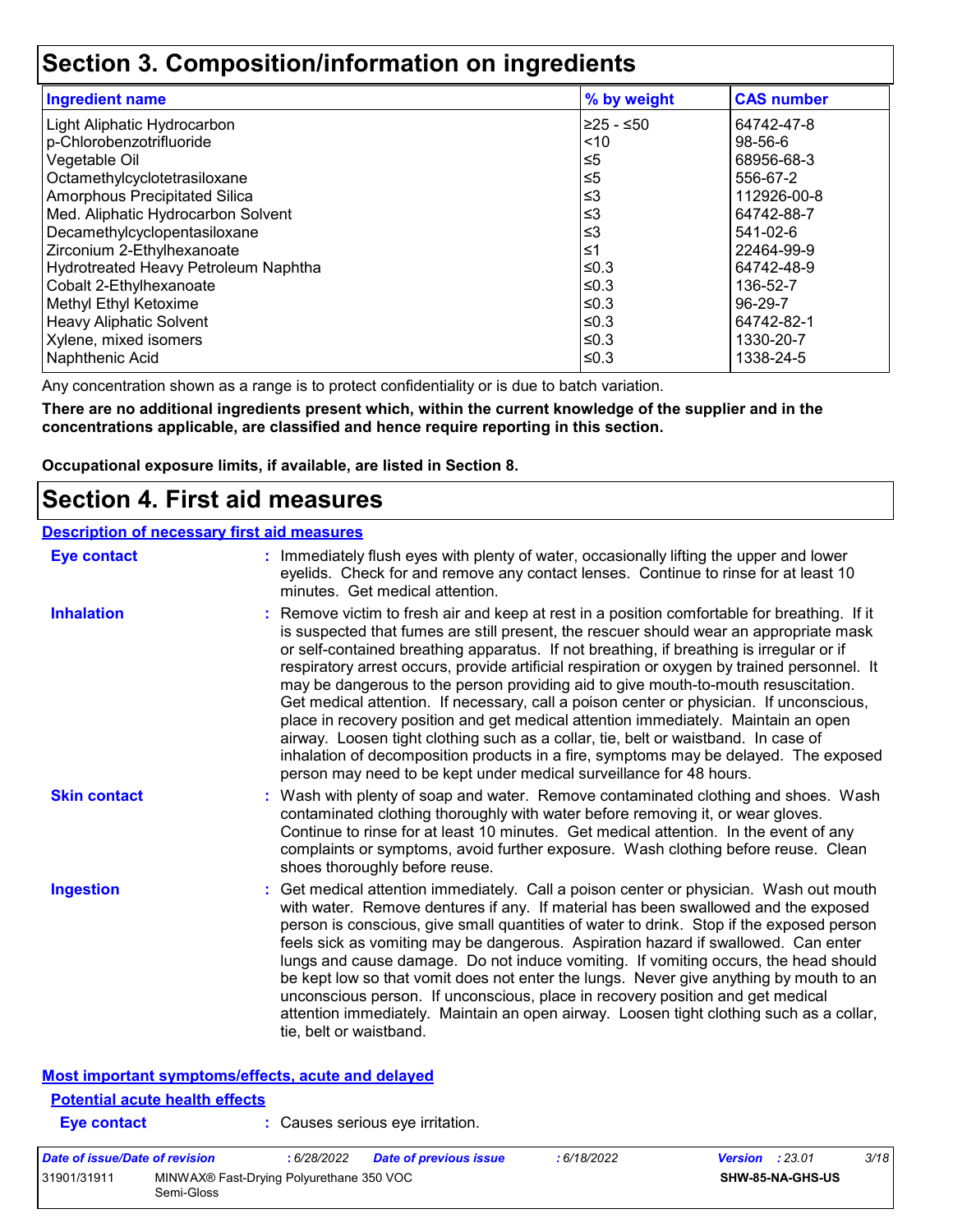# **Section 4. First aid measures**

| <b>Inhalation</b>                   | : Can cause central nervous system (CNS) depression. May cause drowsiness or                                                                                                                                                                                                                                                                                                                                    |
|-------------------------------------|-----------------------------------------------------------------------------------------------------------------------------------------------------------------------------------------------------------------------------------------------------------------------------------------------------------------------------------------------------------------------------------------------------------------|
|                                     | dizziness. May cause respiratory irritation.                                                                                                                                                                                                                                                                                                                                                                    |
| <b>Skin contact</b>                 | : May cause an allergic skin reaction.                                                                                                                                                                                                                                                                                                                                                                          |
| <b>Ingestion</b>                    | : Can cause central nervous system (CNS) depression. May be fatal if swallowed and<br>enters airways.                                                                                                                                                                                                                                                                                                           |
| <b>Over-exposure signs/symptoms</b> |                                                                                                                                                                                                                                                                                                                                                                                                                 |
| <b>Eye contact</b>                  | : Adverse symptoms may include the following:<br>pain or irritation<br>watering<br>redness                                                                                                                                                                                                                                                                                                                      |
| <b>Inhalation</b>                   | : Adverse symptoms may include the following:<br>respiratory tract irritation<br>coughing<br>nausea or vomiting<br>headache<br>drowsiness/fatigue<br>dizziness/vertigo<br>unconsciousness<br>reduced fetal weight<br>increase in fetal deaths<br>skeletal malformations                                                                                                                                         |
| <b>Skin contact</b>                 | : Adverse symptoms may include the following:<br>irritation<br>redness<br>reduced fetal weight<br>increase in fetal deaths<br>skeletal malformations                                                                                                                                                                                                                                                            |
| <b>Ingestion</b>                    | : Adverse symptoms may include the following:<br>nausea or vomiting<br>reduced fetal weight<br>increase in fetal deaths<br>skeletal malformations                                                                                                                                                                                                                                                               |
|                                     | Indication of immediate medical attention and special treatment needed, if necessary                                                                                                                                                                                                                                                                                                                            |
| <b>Notes to physician</b>           | : In case of inhalation of decomposition products in a fire, symptoms may be delayed.<br>The exposed person may need to be kept under medical surveillance for 48 hours.                                                                                                                                                                                                                                        |
| <b>Specific treatments</b>          | : No specific treatment.                                                                                                                                                                                                                                                                                                                                                                                        |
| <b>Protection of first-aiders</b>   | : No action shall be taken involving any personal risk or without suitable training. If it is<br>suspected that fumes are still present, the rescuer should wear an appropriate mask or<br>self-contained breathing apparatus. It may be dangerous to the person providing aid to<br>give mouth-to-mouth resuscitation. Wash contaminated clothing thoroughly with water<br>before removing it, or wear gloves. |

**See toxicological information (Section 11)**

### **Section 5. Fire-fighting measures**

| <b>Extinguishing media</b>             |                                                        |
|----------------------------------------|--------------------------------------------------------|
| <b>Suitable extinguishing</b><br>media | : Use dry chemical, $CO2$ , water spray (fog) or foam. |
| Unsuitable extinguishing<br>media      | : Do not use water jet.                                |

| Date of issue/Date of revision |                                                        | 6/28/2022 | <b>Date of previous issue</b> | : 6/18/2022 | <b>Version</b> : 23.01 |                         | 4/18 |
|--------------------------------|--------------------------------------------------------|-----------|-------------------------------|-------------|------------------------|-------------------------|------|
| 31901/31911                    | MINWAX® Fast-Drying Polyurethane 350 VOC<br>Semi-Gloss |           |                               |             |                        | <b>SHW-85-NA-GHS-US</b> |      |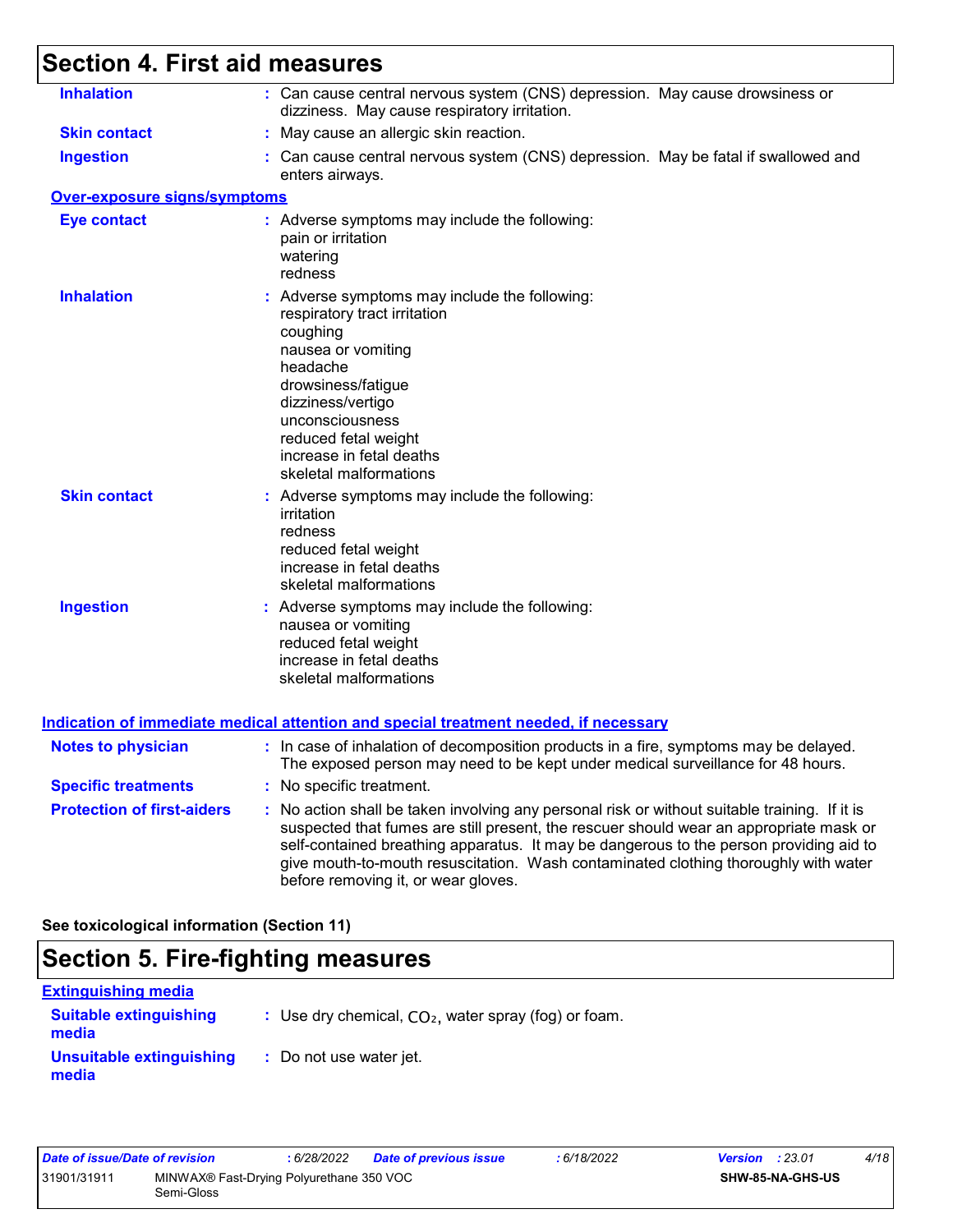### **Section 5. Fire-fighting measures**

| <b>Specific hazards arising</b><br>from the chemical     | : Flammable liquid and vapor. Runoff to sewer may create fire or explosion hazard. In a<br>fire or if heated, a pressure increase will occur and the container may burst, with the risk<br>of a subsequent explosion. The vapor/gas is heavier than air and will spread along the<br>ground. Vapors may accumulate in low or confined areas or travel a considerable<br>distance to a source of ignition and flash back. |
|----------------------------------------------------------|--------------------------------------------------------------------------------------------------------------------------------------------------------------------------------------------------------------------------------------------------------------------------------------------------------------------------------------------------------------------------------------------------------------------------|
| <b>Hazardous thermal</b><br>decomposition products       | Decomposition products may include the following materials:<br>carbon dioxide<br>carbon monoxide<br>halogenated compounds<br>carbonyl halides<br>metal oxide/oxides                                                                                                                                                                                                                                                      |
| <b>Special protective actions</b><br>for fire-fighters   | : Promptly isolate the scene by removing all persons from the vicinity of the incident if<br>there is a fire. No action shall be taken involving any personal risk or without suitable<br>training. Move containers from fire area if this can be done without risk. Use water<br>spray to keep fire-exposed containers cool.                                                                                            |
| <b>Special protective</b><br>equipment for fire-fighters | : Fire-fighters should wear appropriate protective equipment and self-contained breathing<br>apparatus (SCBA) with a full face-piece operated in positive pressure mode.                                                                                                                                                                                                                                                 |

### **Section 6. Accidental release measures**

#### **Personal precautions, protective equipment and emergency procedures**

| For non-emergency<br>personnel                               | : No action shall be taken involving any personal risk or without suitable training.<br>Evacuate surrounding areas. Keep unnecessary and unprotected personnel from<br>entering. Do not touch or walk through spilled material. Shut off all ignition sources.<br>No flares, smoking or flames in hazard area. Avoid breathing vapor or mist. Provide<br>adequate ventilation. Wear appropriate respirator when ventilation is inadequate. Put<br>on appropriate personal protective equipment.                                                                                                                                                                                                                                                                      |
|--------------------------------------------------------------|----------------------------------------------------------------------------------------------------------------------------------------------------------------------------------------------------------------------------------------------------------------------------------------------------------------------------------------------------------------------------------------------------------------------------------------------------------------------------------------------------------------------------------------------------------------------------------------------------------------------------------------------------------------------------------------------------------------------------------------------------------------------|
| For emergency responders                                     | If specialized clothing is required to deal with the spillage, take note of any information in<br>÷.<br>Section 8 on suitable and unsuitable materials. See also the information in "For non-<br>emergency personnel".                                                                                                                                                                                                                                                                                                                                                                                                                                                                                                                                               |
| <b>Environmental precautions</b>                             | : Avoid dispersal of spilled material and runoff and contact with soil, waterways, drains<br>and sewers. Inform the relevant authorities if the product has caused environmental<br>pollution (sewers, waterways, soil or air).                                                                                                                                                                                                                                                                                                                                                                                                                                                                                                                                      |
| <b>Methods and materials for containment and cleaning up</b> |                                                                                                                                                                                                                                                                                                                                                                                                                                                                                                                                                                                                                                                                                                                                                                      |
| <b>Small spill</b>                                           | : Stop leak if without risk. Move containers from spill area. Use spark-proof tools and<br>explosion-proof equipment. Dilute with water and mop up if water-soluble. Alternatively,<br>or if water-insoluble, absorb with an inert dry material and place in an appropriate waste<br>disposal container. Dispose of via a licensed waste disposal contractor.                                                                                                                                                                                                                                                                                                                                                                                                        |
| <b>Large spill</b>                                           | : Stop leak if without risk. Move containers from spill area. Use spark-proof tools and<br>explosion-proof equipment. Approach release from upwind. Prevent entry into sewers,<br>water courses, basements or confined areas. Wash spillages into an effluent treatment<br>plant or proceed as follows. Contain and collect spillage with non-combustible,<br>absorbent material e.g. sand, earth, vermiculite or diatomaceous earth and place in<br>container for disposal according to local regulations (see Section 13). Dispose of via a<br>licensed waste disposal contractor. Contaminated absorbent material may pose the<br>same hazard as the spilled product. Note: see Section 1 for emergency contact<br>information and Section 13 for waste disposal. |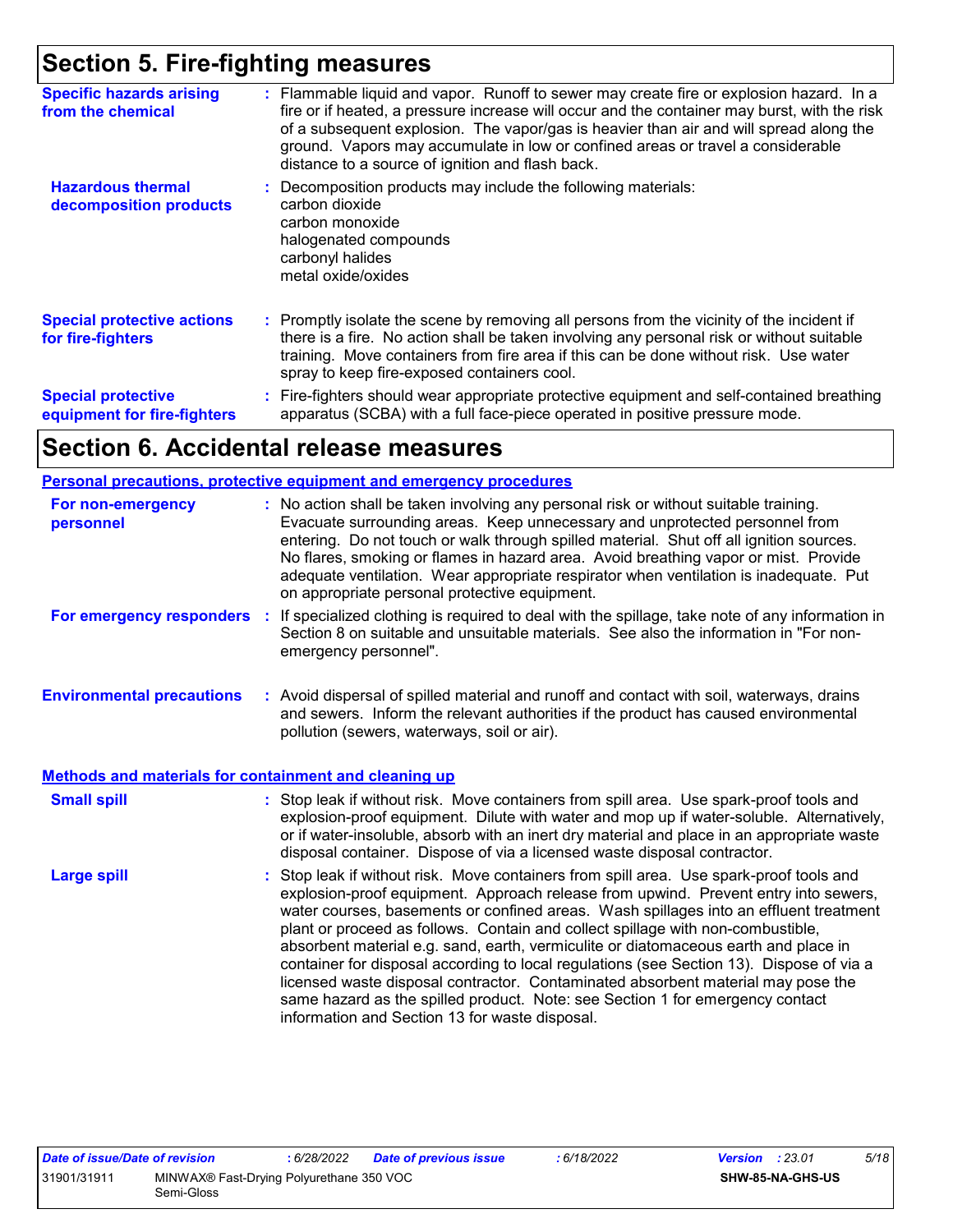## **Section 7. Handling and storage**

| <b>Precautions for safe handling</b>                                      |                                                                                                                                                                                                                                                                                                                                                                                                                                                                                                                                                                                                                                                                                                                                                                                                                                                                                                                                                                                                                                                                                                                                                                      |
|---------------------------------------------------------------------------|----------------------------------------------------------------------------------------------------------------------------------------------------------------------------------------------------------------------------------------------------------------------------------------------------------------------------------------------------------------------------------------------------------------------------------------------------------------------------------------------------------------------------------------------------------------------------------------------------------------------------------------------------------------------------------------------------------------------------------------------------------------------------------------------------------------------------------------------------------------------------------------------------------------------------------------------------------------------------------------------------------------------------------------------------------------------------------------------------------------------------------------------------------------------|
| <b>Protective measures</b>                                                | : Put on appropriate personal protective equipment (see Section 8). Persons with a<br>history of skin sensitization problems should not be employed in any process in which<br>this product is used. Avoid exposure - obtain special instructions before use. Avoid<br>exposure during pregnancy. Do not handle until all safety precautions have been read<br>and understood. Do not get in eyes or on skin or clothing. Do not breathe vapor or mist.<br>Do not swallow. Use only with adequate ventilation. Wear appropriate respirator when<br>ventilation is inadequate. Do not enter storage areas and confined spaces unless<br>adequately ventilated. Keep in the original container or an approved alternative made<br>from a compatible material, kept tightly closed when not in use. Store and use away<br>from heat, sparks, open flame or any other ignition source. Use explosion-proof<br>electrical (ventilating, lighting and material handling) equipment. Use only non-sparking<br>tools. Take precautionary measures against electrostatic discharges. Empty containers<br>retain product residue and can be hazardous. Do not reuse container. |
| <b>Advice on general</b><br>occupational hygiene                          | : Eating, drinking and smoking should be prohibited in areas where this material is<br>handled, stored and processed. Workers should wash hands and face before eating,<br>drinking and smoking. Remove contaminated clothing and protective equipment before<br>entering eating areas. See also Section 8 for additional information on hygiene<br>measures.                                                                                                                                                                                                                                                                                                                                                                                                                                                                                                                                                                                                                                                                                                                                                                                                        |
| <b>Conditions for safe storage,</b><br>including any<br>incompatibilities | : Store in accordance with local regulations. Store in a segregated and approved area.<br>Store in original container protected from direct sunlight in a dry, cool and well-ventilated<br>area, away from incompatible materials (see Section 10) and food and drink. Store<br>locked up. Eliminate all ignition sources. Separate from oxidizing materials. Keep<br>container tightly closed and sealed until ready for use. Containers that have been<br>opened must be carefully resealed and kept upright to prevent leakage. Do not store in<br>unlabeled containers. Use appropriate containment to avoid environmental<br>contamination. See Section 10 for incompatible materials before handling or use.                                                                                                                                                                                                                                                                                                                                                                                                                                                   |

### **Section 8. Exposure controls/personal protection**

#### **Control parameters**

#### **Occupational exposure limits (OSHA United States)**

Semi-Gloss

| <b>Ingredient name</b>                                  | CAS#                          | <b>Exposure limits</b>                                                                                                                                                                                                                                                                                                  |
|---------------------------------------------------------|-------------------------------|-------------------------------------------------------------------------------------------------------------------------------------------------------------------------------------------------------------------------------------------------------------------------------------------------------------------------|
| Light Aliphatic Hydrocarbon                             | 64742-47-8                    | ACGIH TLV (United States, 1/2021).<br>Absorbed through skin.<br>TWA: 200 mg/m <sup>3</sup> , (as total hydrocarbon<br>vapor) 8 hours.                                                                                                                                                                                   |
| p-Chlorobenzotrifluoride                                | $98 - 56 - 6$                 | None.                                                                                                                                                                                                                                                                                                                   |
| Vegetable Oil                                           | 68956-68-3                    | NIOSH REL (United States, 10/2020).<br>TWA: 5 mg/m <sup>3</sup> 10 hours. Form: Respirable<br>fraction<br>TWA: 10 mg/m <sup>3</sup> 10 hours. Form: Total<br>OSHA PEL (United States, 5/2018).<br>TWA: 5 mg/m <sup>3</sup> 8 hours. Form: Respirable<br>fraction<br>TWA: 15 mg/m <sup>3</sup> 8 hours. Form: Total dust |
| Octamethylcyclotetrasiloxane                            | 556-67-2                      | OARS WEEL (United States, 1/2021).<br>TWA: 10 ppm 8 hours.                                                                                                                                                                                                                                                              |
| <b>Amorphous Precipitated Silica</b>                    | 112926-00-8                   | NIOSH REL (United States, 10/2020).<br>TWA: 6 mg/m <sup>3</sup> 10 hours.                                                                                                                                                                                                                                               |
| Med. Aliphatic Hydrocarbon Solvent                      | 64742-88-7                    | OSHA PEL (United States, 5/2018).<br>TWA: 100 ppm 8 hours.<br>TWA: $400 \text{ mg/m}^3$ 8 hours.                                                                                                                                                                                                                        |
| Decamethylcyclopentasiloxane                            | 541-02-6                      | OARS WEEL (United States, 1/2021).<br>TWA: 10 ppm 8 hours.                                                                                                                                                                                                                                                              |
| Date of issue/Date of revision<br>: 6/28/2022           | <b>Date of previous issue</b> | 6/18<br>: 6/18/2022<br><b>Version : 23.01</b>                                                                                                                                                                                                                                                                           |
| MINWAX® Fast-Drying Polyurethane 350 VOC<br>31901/31911 |                               | SHW-85-NA-GHS-US                                                                                                                                                                                                                                                                                                        |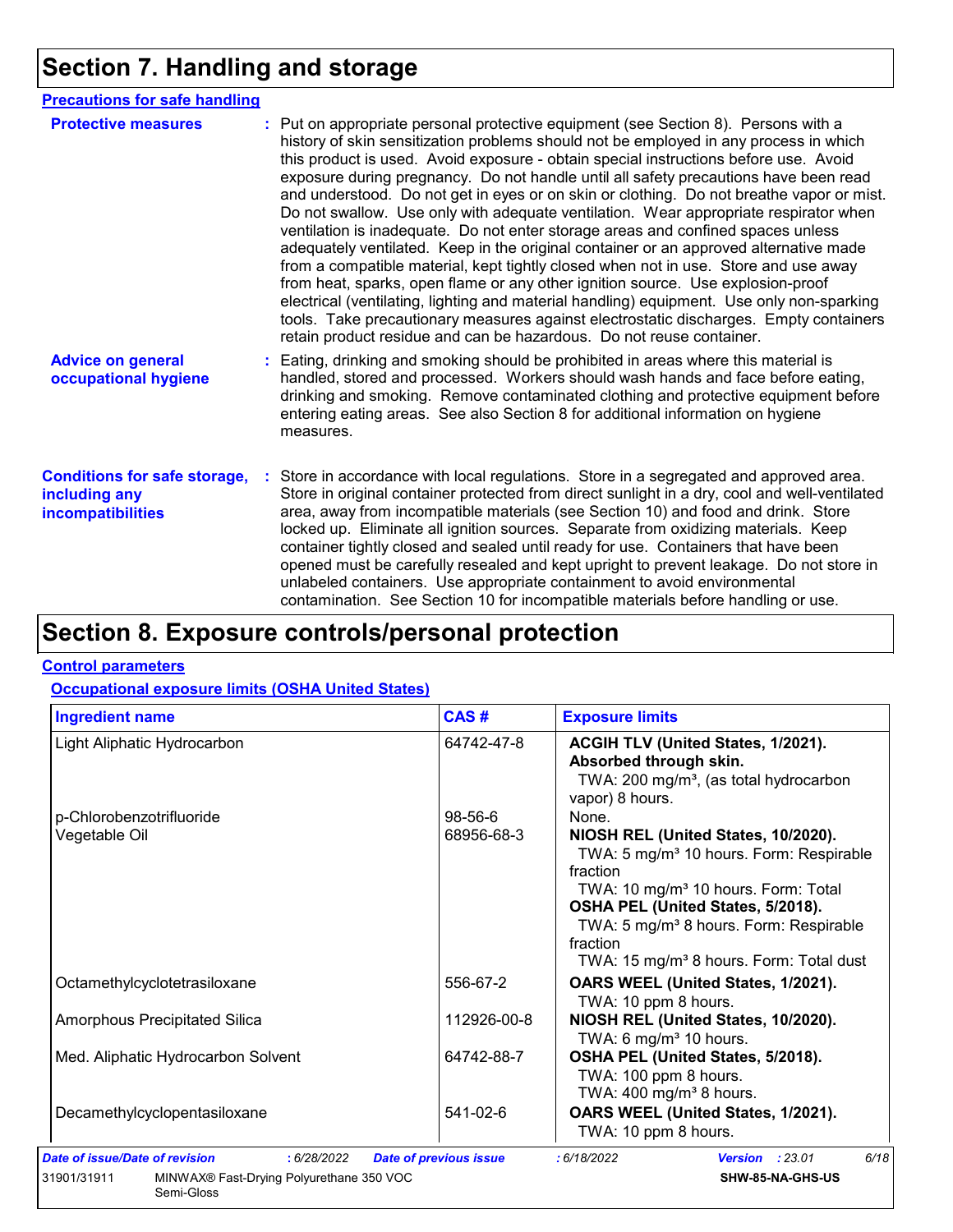# **Section 8. Exposure controls/personal protection**

| Zirconium 2-Ethylhexanoate           | 22464-99-9 | ACGIH TLV (United States, 1/2021).<br>TWA: $5 \text{ mg/m}^3$ , (as Zr) 8 hours.<br>STEL: 10 mg/m <sup>3</sup> , (as Zr) 15 minutes.<br>NIOSH REL (United States, 10/2020).<br>TWA: $5 \text{ mg/m}^3$ , (as Zr) 10 hours.<br>STEL: 10 mg/m <sup>3</sup> , (as Zr) 15 minutes.<br>OSHA PEL (United States, 5/2018).<br>TWA: 5 mg/m <sup>3</sup> , (as Zr) 8 hours. |
|--------------------------------------|------------|--------------------------------------------------------------------------------------------------------------------------------------------------------------------------------------------------------------------------------------------------------------------------------------------------------------------------------------------------------------------|
| Hydrotreated Heavy Petroleum Naphtha | 64742-48-9 | None.                                                                                                                                                                                                                                                                                                                                                              |
| Cobalt 2-Ethylhexanoate              | 136-52-7   | <b>ACGIH TLV (United States, 1/2021). Skin</b><br>sensitizer. Inhalation sensitizer.<br>TWA: $0.02$ mg/m <sup>3</sup> , (as Co) 8 hours.                                                                                                                                                                                                                           |
| Methyl Ethyl Ketoxime                | 96-29-7    | OARS WEEL (United States, 1/2021). Skin<br>sensitizer.<br>TWA: 10 ppm 8 hours.                                                                                                                                                                                                                                                                                     |
| <b>Heavy Aliphatic Solvent</b>       | 64742-82-1 | None.                                                                                                                                                                                                                                                                                                                                                              |
| Xylene, mixed isomers                | 1330-20-7  | ACGIH TLV (United States, 1/2021).<br>TWA: 100 ppm 8 hours.<br>TWA: $434$ mg/m <sup>3</sup> 8 hours.<br>STEL: 150 ppm 15 minutes.<br>STEL: 651 mg/m <sup>3</sup> 15 minutes.<br>OSHA PEL (United States, 5/2018).<br>TWA: 100 ppm 8 hours.<br>TWA: $435 \text{ mg/m}^3$ 8 hours.                                                                                   |
| Naphthenic Acid                      | 1338-24-5  | None.                                                                                                                                                                                                                                                                                                                                                              |

#### **Occupational exposure limits (Canada)**

| <b>Ingredient name</b>                                                                                                        | CAS#                          | <b>Exposure limits</b>                                                                                                                                                                                                                                                                                                                                                                                                                                               |  |  |  |
|-------------------------------------------------------------------------------------------------------------------------------|-------------------------------|----------------------------------------------------------------------------------------------------------------------------------------------------------------------------------------------------------------------------------------------------------------------------------------------------------------------------------------------------------------------------------------------------------------------------------------------------------------------|--|--|--|
| Petroleum refining, hydrotreated light distillate                                                                             | 64742-47-8                    | <b>CA British Columbia Provincial (Canada,</b><br>6/2021). Absorbed through skin.<br>TWA: 200 mg/m <sup>3</sup> , (as total hydrocarbon<br>vapour) 8 hours.<br>CA Alberta Provincial (Canada, 6/2018).<br>Absorbed through skin.<br>8 hrs OEL: 200 mg/m <sup>3</sup> , (as total hydrocarbon<br>vapour) 8 hours.<br>CA Ontario Provincial (Canada, 6/2019).<br>Absorbed through skin.<br>TWA: 200 mg/m <sup>3</sup> , (as total hydrocarbon<br>vapour) 8 hours.      |  |  |  |
| Octamethylcyclotetrasiloxane                                                                                                  | 556-67-2                      | OARS WEEL (United States, 1/2021).<br>TWA: 10 ppm 8 hours.                                                                                                                                                                                                                                                                                                                                                                                                           |  |  |  |
| Medium aliphatic solvent naphtha (petroleum) C9-C12                                                                           | 64742-88-7                    | CA Ontario Provincial (Canada, 6/2019).<br>TWA: 525 mg/m <sup>3</sup> 8 hours.                                                                                                                                                                                                                                                                                                                                                                                       |  |  |  |
| Decamethylcyclopentasiloxane                                                                                                  | 541-02-6                      | OARS WEEL (United States, 1/2021).<br>TWA: 10 ppm 8 hours.                                                                                                                                                                                                                                                                                                                                                                                                           |  |  |  |
| Zirconium 2-Ethylhexanoate                                                                                                    | 22464-99-9                    | CA Alberta Provincial (Canada, 6/2018).<br>8 hrs OEL: 5 mg/m <sup>3</sup> , (as Zr) 8 hours.<br>15 min OEL: 10 mg/m <sup>3</sup> , (as Zr) 15 minutes.<br><b>CA British Columbia Provincial (Canada,</b><br>6/2021).<br>TWA: $5 \text{ mg/m}^3$ , (as Zr) 8 hours.<br>STEL: 10 mg/m <sup>3</sup> , (as Zr) 15 minutes.<br>CA Quebec Provincial (Canada, 6/2021).<br>TWAEV: $5 \text{ mg/m}^3$ , (as Zr) 8 hours.<br>STEV: 10 mg/m <sup>3</sup> , (as Zr) 15 minutes. |  |  |  |
| <b>Date of issue/Date of revision</b><br>: 6/28/2022<br>31901/31911<br>MINWAX® Fast-Drying Polyurethane 350 VOC<br>Semi-Gloss | <b>Date of previous issue</b> | <b>Version : 23.01</b><br>7/18<br>: 6/18/2022<br>SHW-85-NA-GHS-US                                                                                                                                                                                                                                                                                                                                                                                                    |  |  |  |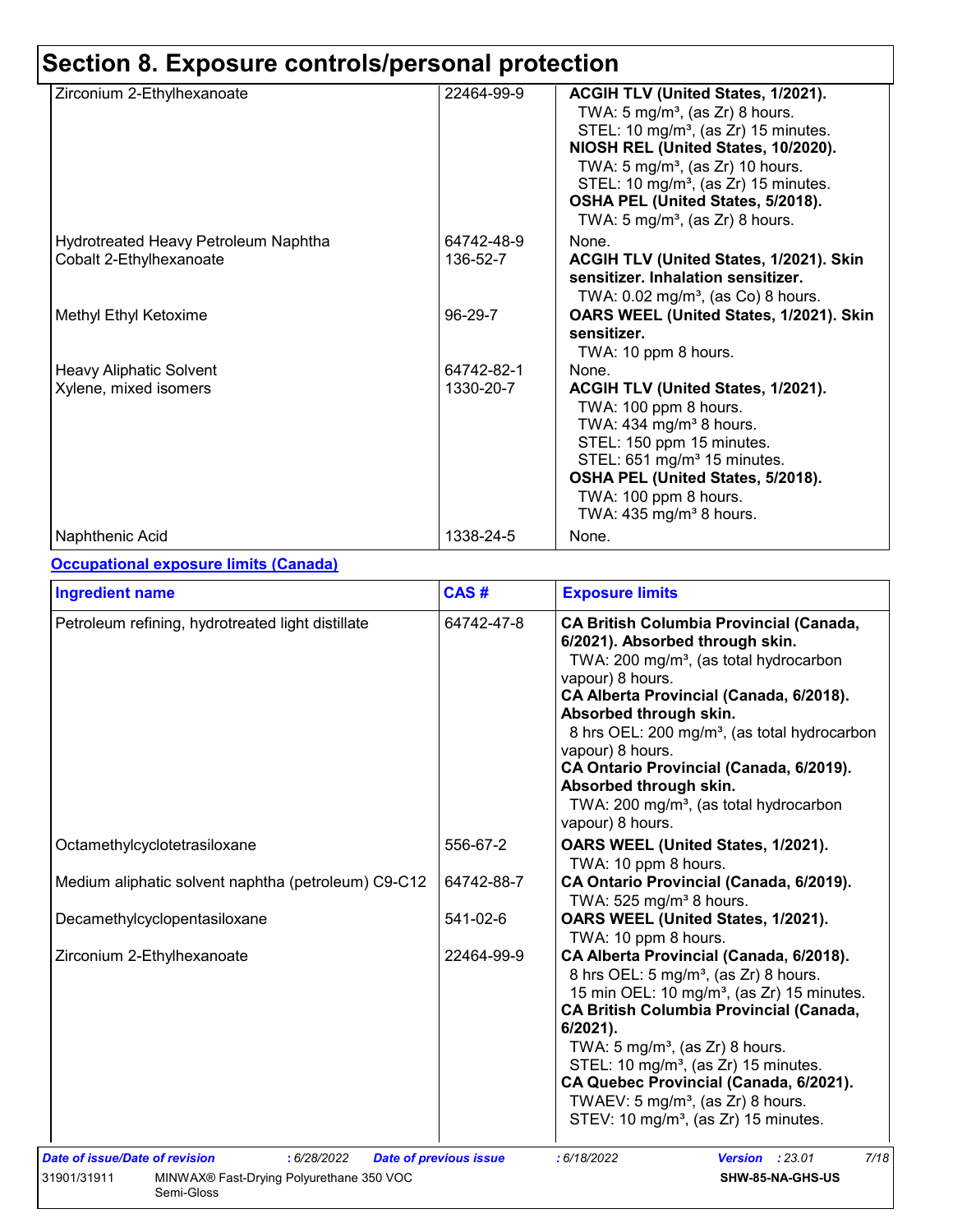# **Section 8. Exposure controls/personal protection**

| CA Ontario Provincial (Canada, 6/2019).<br>STEL: 10 mg/m <sup>3</sup> , (as Zr) 15 minutes.<br>TWA: $5 \text{ mg/m}^3$ , (as Zr) 8 hours.<br>136-52-7<br><b>CA British Columbia Provincial (Canada,</b><br>Cobalt 2-Ethylhexanoate<br>6/2021). Skin sensitizer. Inhalation<br>sensitizer.<br>TWA: 0.02 mg/m <sup>3</sup> , (as Co, Total) 8 hours.<br>CA Quebec Provincial (Canada, 6/2021).<br>Skin sensitizer.<br>TWAEV: 0.02 mg/m <sup>3</sup> , (as Co) 8 hours.<br>CA Ontario Provincial (Canada, 6/2019).<br>TWA: $0.02$ mg/m <sup>3</sup> , (as Co) 8 hours.<br><b>CA Saskatchewan Provincial (Canada,</b><br>7/2013).<br>STEL: 0.06 mg/m <sup>3</sup> , (measured as Co) 15<br>minutes.<br>TWA: $0.02$ mg/m <sup>3</sup> , (measured as Co) 8<br>hours.<br>111-76-2<br>2-Butoxyethanol<br>CA Alberta Provincial (Canada, 6/2018).<br>8 hrs OEL: 97 mg/m <sup>3</sup> 8 hours.<br>8 hrs OEL: 20 ppm 8 hours.<br><b>CA British Columbia Provincial (Canada,</b><br>6/2021).<br>TWA: 20 ppm 8 hours.<br>CA Ontario Provincial (Canada, 6/2019).<br>TWA: 20 ppm 8 hours.<br>CA Quebec Provincial (Canada, 6/2021).<br>TWAEV: 20 ppm 8 hours.<br>CA Saskatchewan Provincial (Canada,<br>7/2013).<br>STEL: 30 ppm 15 minutes.<br>TWA: 20 ppm 8 hours.<br>96-29-7<br>Methyl Ethyl Ketoxime<br>OARS WEEL (United States, 1/2021). Skin<br>sensitizer.<br>TWA: 10 ppm 8 hours.<br>1330-20-7<br>Xylene<br>CA Alberta Provincial (Canada, 6/2018).<br>8 hrs OEL: 100 ppm 8 hours.<br>15 min OEL: 651 mg/m <sup>3</sup> 15 minutes.<br>15 min OEL: 150 ppm 15 minutes.<br>8 hrs OEL: 434 mg/m <sup>3</sup> 8 hours.<br><b>CA British Columbia Provincial (Canada,</b><br>$6/2021$ ).<br>TWA: 100 ppm 8 hours.<br>STEL: 150 ppm 15 minutes.<br>CA Quebec Provincial (Canada, 6/2021).<br>TWAEV: 100 ppm 8 hours.<br>TWAEV: 434 mg/m <sup>3</sup> 8 hours.<br>STEV: 150 ppm 15 minutes.<br>STEV: 651 mg/m <sup>3</sup> 15 minutes.<br>CA Ontario Provincial (Canada, 6/2019).<br>STEL: 150 ppm 15 minutes.<br>TWA: 100 ppm 8 hours.<br><b>CA Saskatchewan Provincial (Canada,</b><br>7/2013).<br>STEL: 150 ppm 15 minutes.<br>TWA: 100 ppm 8 hours. |  |  |
|-----------------------------------------------------------------------------------------------------------------------------------------------------------------------------------------------------------------------------------------------------------------------------------------------------------------------------------------------------------------------------------------------------------------------------------------------------------------------------------------------------------------------------------------------------------------------------------------------------------------------------------------------------------------------------------------------------------------------------------------------------------------------------------------------------------------------------------------------------------------------------------------------------------------------------------------------------------------------------------------------------------------------------------------------------------------------------------------------------------------------------------------------------------------------------------------------------------------------------------------------------------------------------------------------------------------------------------------------------------------------------------------------------------------------------------------------------------------------------------------------------------------------------------------------------------------------------------------------------------------------------------------------------------------------------------------------------------------------------------------------------------------------------------------------------------------------------------------------------------------------------------------------------------------------------------------------------------------------------------------------------------------------------------------------------------------------------------------------------------------------------------------------|--|--|
|                                                                                                                                                                                                                                                                                                                                                                                                                                                                                                                                                                                                                                                                                                                                                                                                                                                                                                                                                                                                                                                                                                                                                                                                                                                                                                                                                                                                                                                                                                                                                                                                                                                                                                                                                                                                                                                                                                                                                                                                                                                                                                                                               |  |  |
|                                                                                                                                                                                                                                                                                                                                                                                                                                                                                                                                                                                                                                                                                                                                                                                                                                                                                                                                                                                                                                                                                                                                                                                                                                                                                                                                                                                                                                                                                                                                                                                                                                                                                                                                                                                                                                                                                                                                                                                                                                                                                                                                               |  |  |
|                                                                                                                                                                                                                                                                                                                                                                                                                                                                                                                                                                                                                                                                                                                                                                                                                                                                                                                                                                                                                                                                                                                                                                                                                                                                                                                                                                                                                                                                                                                                                                                                                                                                                                                                                                                                                                                                                                                                                                                                                                                                                                                                               |  |  |
|                                                                                                                                                                                                                                                                                                                                                                                                                                                                                                                                                                                                                                                                                                                                                                                                                                                                                                                                                                                                                                                                                                                                                                                                                                                                                                                                                                                                                                                                                                                                                                                                                                                                                                                                                                                                                                                                                                                                                                                                                                                                                                                                               |  |  |
|                                                                                                                                                                                                                                                                                                                                                                                                                                                                                                                                                                                                                                                                                                                                                                                                                                                                                                                                                                                                                                                                                                                                                                                                                                                                                                                                                                                                                                                                                                                                                                                                                                                                                                                                                                                                                                                                                                                                                                                                                                                                                                                                               |  |  |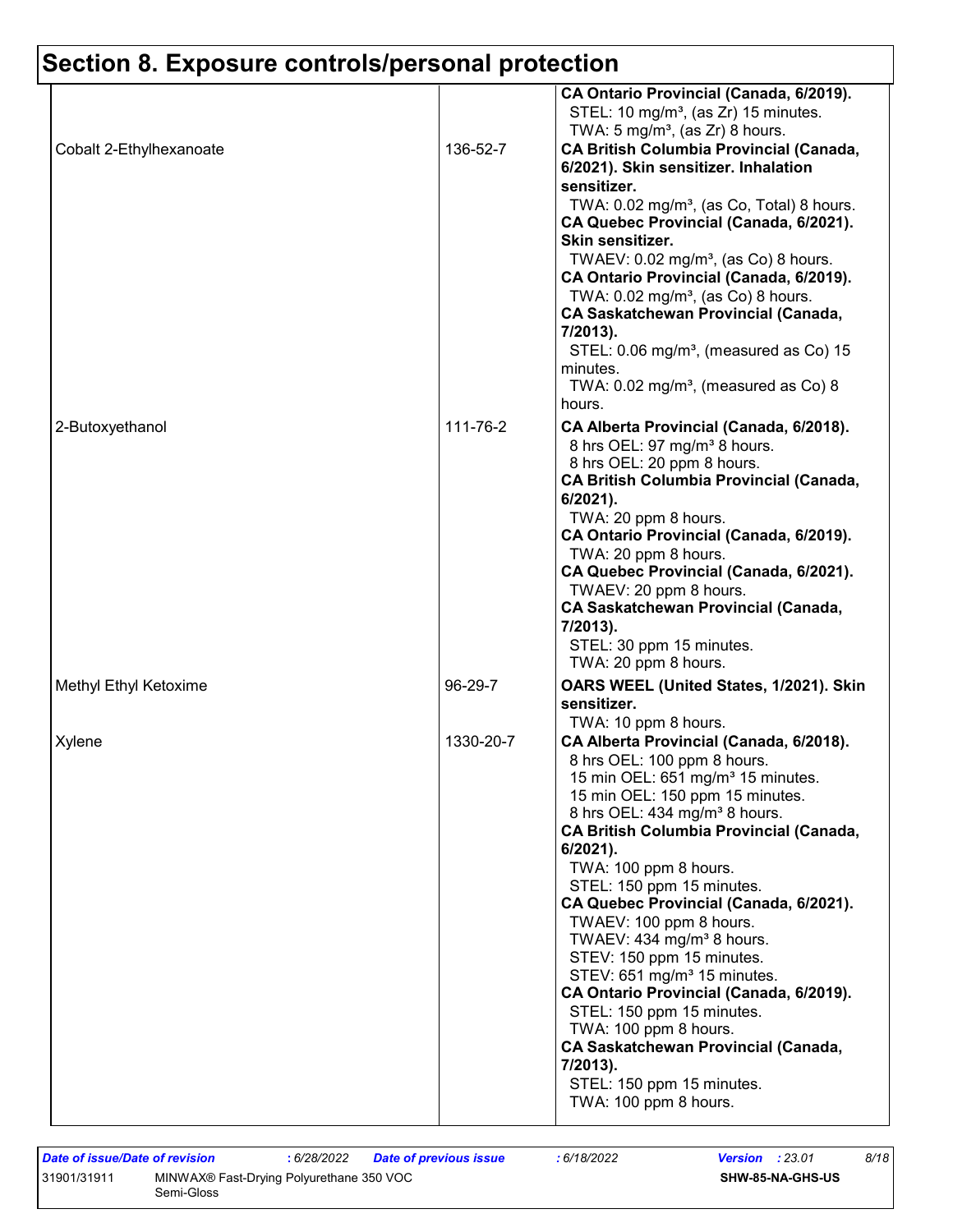### **Section 8. Exposure controls/personal protection**

| <b>Occupational exposure limits (Mexico)</b> |             |                                                                                                                                       |
|----------------------------------------------|-------------|---------------------------------------------------------------------------------------------------------------------------------------|
|                                              | <b>CAS#</b> | <b>Exposure limits</b>                                                                                                                |
| Light Aliphatic Hydrocarbon                  | 64742-47-8  | ACGIH TLV (United States, 1/2021).<br>Absorbed through skin.<br>TWA: 200 mg/m <sup>3</sup> , (as total hydrocarbon<br>vapor) 8 hours. |
| Zirconium 2-Ethylhexanoate                   | 22464-99-9  | NOM-010-STPS-2014 (Mexico, 4/2016).<br>TWA: $5 \text{ mg/m}^3$ , (as Zr) 8 hours.<br>STEL: 10 mg/m <sup>3</sup> , (as Zr) 15 minutes. |
| Cobalt 2-Ethylhexanoate                      | 136-52-7    | NOM-010-STPS-2014 (Mexico, 4/2016).<br>TWA: 0.02 mg/m <sup>3</sup> , (as Co) 8 hours.                                                 |

| <b>Appropriate engineering</b><br><b>controls</b> | : Use only with adequate ventilation. Use process enclosures, local exhaust ventilation or<br>other engineering controls to keep worker exposure to airborne contaminants below any<br>recommended or statutory limits. The engineering controls also need to keep gas,<br>vapor or dust concentrations below any lower explosive limits. Use explosion-proof<br>ventilation equipment.                                                                                                                                                                                                                              |  |
|---------------------------------------------------|----------------------------------------------------------------------------------------------------------------------------------------------------------------------------------------------------------------------------------------------------------------------------------------------------------------------------------------------------------------------------------------------------------------------------------------------------------------------------------------------------------------------------------------------------------------------------------------------------------------------|--|
| <b>Environmental exposure</b><br><b>controls</b>  | Emissions from ventilation or work process equipment should be checked to ensure<br>they comply with the requirements of environmental protection legislation. In some<br>cases, fume scrubbers, filters or engineering modifications to the process equipment<br>will be necessary to reduce emissions to acceptable levels.                                                                                                                                                                                                                                                                                        |  |
| <b>Individual protection measures</b>             |                                                                                                                                                                                                                                                                                                                                                                                                                                                                                                                                                                                                                      |  |
| <b>Hygiene measures</b>                           | : Wash hands, forearms and face thoroughly after handling chemical products, before<br>eating, smoking and using the lavatory and at the end of the working period.<br>Appropriate techniques should be used to remove potentially contaminated clothing.<br>Contaminated work clothing should not be allowed out of the workplace. Wash<br>contaminated clothing before reusing. Ensure that eyewash stations and safety<br>showers are close to the workstation location.                                                                                                                                          |  |
| <b>Eye/face protection</b>                        | Safety eyewear complying with an approved standard should be used when a risk<br>assessment indicates this is necessary to avoid exposure to liquid splashes, mists,<br>gases or dusts. If contact is possible, the following protection should be worn, unless<br>the assessment indicates a higher degree of protection: chemical splash goggles.                                                                                                                                                                                                                                                                  |  |
| <b>Skin protection</b>                            |                                                                                                                                                                                                                                                                                                                                                                                                                                                                                                                                                                                                                      |  |
| <b>Hand protection</b>                            | Chemical-resistant, impervious gloves complying with an approved standard should be<br>worn at all times when handling chemical products if a risk assessment indicates this is<br>necessary. Considering the parameters specified by the glove manufacturer, check<br>during use that the gloves are still retaining their protective properties. It should be<br>noted that the time to breakthrough for any glove material may be different for different<br>glove manufacturers. In the case of mixtures, consisting of several substances, the<br>protection time of the gloves cannot be accurately estimated. |  |
| <b>Body protection</b>                            | Personal protective equipment for the body should be selected based on the task being<br>performed and the risks involved and should be approved by a specialist before<br>handling this product. When there is a risk of ignition from static electricity, wear anti-<br>static protective clothing. For the greatest protection from static discharges, clothing<br>should include anti-static overalls, boots and gloves.                                                                                                                                                                                         |  |
| <b>Other skin protection</b>                      | : Appropriate footwear and any additional skin protection measures should be selected<br>based on the task being performed and the risks involved and should be approved by a<br>specialist before handling this product.                                                                                                                                                                                                                                                                                                                                                                                            |  |
| <b>Respiratory protection</b>                     | Based on the hazard and potential for exposure, select a respirator that meets the<br>appropriate standard or certification. Respirators must be used according to a<br>respiratory protection program to ensure proper fitting, training, and other important<br>aspects of use.                                                                                                                                                                                                                                                                                                                                    |  |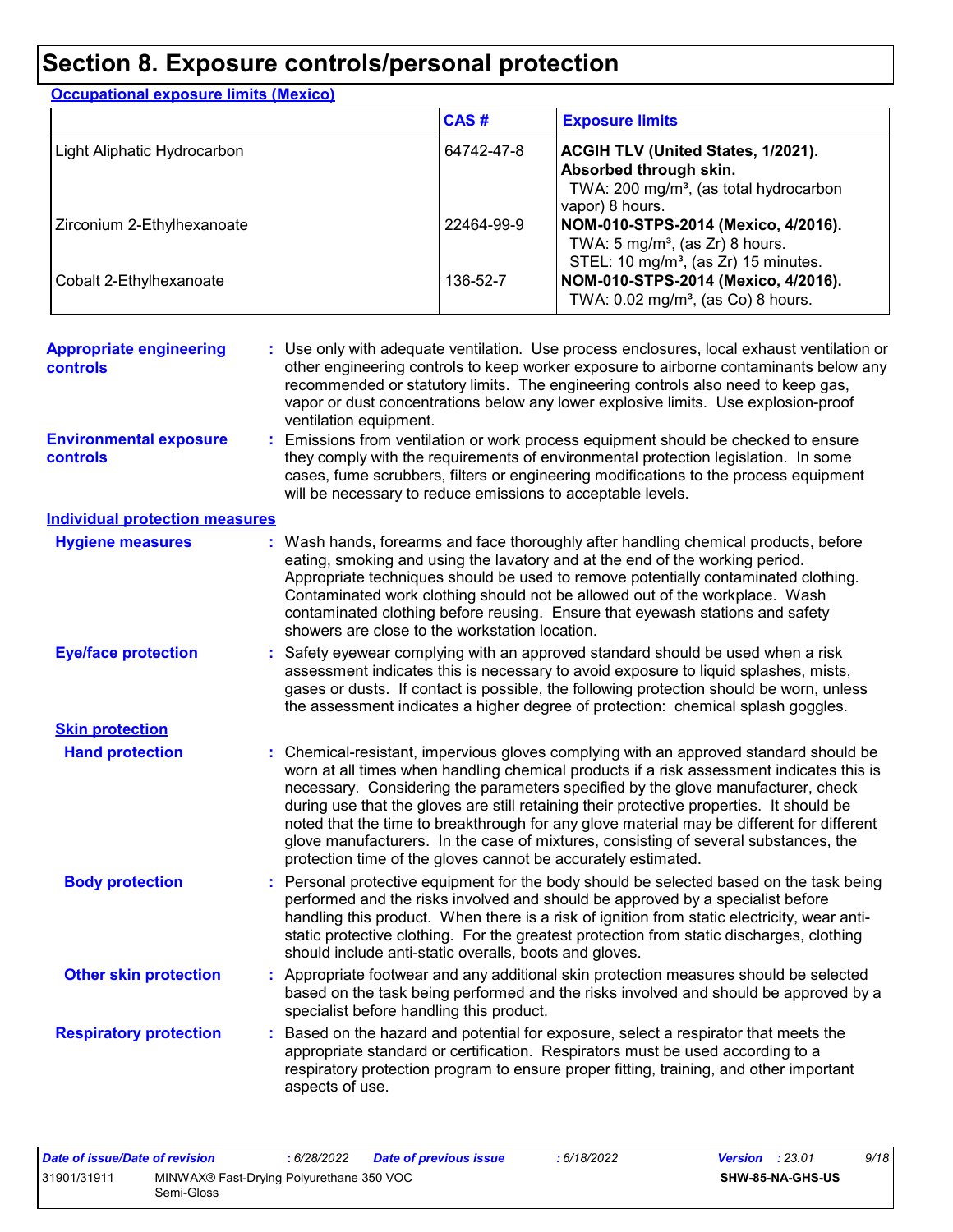### **Section 9. Physical and chemical properties**

The conditions of measurement of all properties are at standard temperature and pressure unless otherwise indicated.

| <b>Appearance</b>                                                 |                                                                          |
|-------------------------------------------------------------------|--------------------------------------------------------------------------|
| <b>Physical state</b>                                             | : Liquid.                                                                |
| <b>Color</b>                                                      | : Not available.                                                         |
| <b>Odor</b>                                                       | : Not available.                                                         |
| <b>Odor threshold</b>                                             | : Not available.                                                         |
| рH                                                                | : Not applicable.                                                        |
| <b>Melting point/freezing point</b>                               | : Not available.                                                         |
| <b>Boiling point, initial boiling</b><br>point, and boiling range | : $138^{\circ}$ C (280.4 $^{\circ}$ F)                                   |
| <b>Flash point</b>                                                | : Closed cup: $38^{\circ}$ C (100.4 $^{\circ}$ F) [Tagliabue Closed Cup] |
| <b>Evaporation rate</b>                                           | $0.13$ (butyl acetate = 1)                                               |
| <b>Flammability</b>                                               | : Not available.                                                         |
| Lower and upper explosion<br>limit/flammability limit             | : Lower: $0.75%$<br>Upper: 10.5%                                         |
| <b>Vapor pressure</b>                                             | $: 0.71$ kPa (5.3 mm Hg)                                                 |
| <b>Relative vapor density</b>                                     | : $5$ [Air = 1]                                                          |
| <b>Relative density</b>                                           | : 0.96                                                                   |
| <b>Solubility</b>                                                 | : Not available.                                                         |
| <b>Partition coefficient: n-</b><br>octanol/water                 | : Not applicable.                                                        |
| <b>Auto-ignition temperature</b>                                  | : Not available.                                                         |
| <b>Decomposition temperature</b>                                  | : Not available.                                                         |
| <b>Viscosity</b>                                                  | Kinematic (40°C (104°F)): <20.5 mm <sup>2</sup> /s (<20.5 cSt)           |
| <b>Molecular weight</b>                                           | Not applicable.                                                          |
| <b>Aerosol product</b>                                            |                                                                          |
| <b>Heat of combustion</b>                                         | : 19.559 kJ/g                                                            |

## **Section 10. Stability and reactivity**

| <b>Reactivity</b>                                   | : No specific test data related to reactivity available for this product or its ingredients.                                                                                                                                             |
|-----------------------------------------------------|------------------------------------------------------------------------------------------------------------------------------------------------------------------------------------------------------------------------------------------|
| <b>Chemical stability</b>                           | : The product is stable.                                                                                                                                                                                                                 |
| <b>Possibility of hazardous</b><br><b>reactions</b> | : Under normal conditions of storage and use, hazardous reactions will not occur.                                                                                                                                                        |
| <b>Conditions to avoid</b>                          | Avoid all possible sources of ignition (spark or flame). Do not pressurize, cut, weld,<br>braze, solder, drill, grind or expose containers to heat or sources of ignition. Do not<br>allow vapor to accumulate in low or confined areas. |
| <b>Incompatible materials</b>                       | Reactive or incompatible with the following materials:<br>oxidizing materials                                                                                                                                                            |
| <b>Hazardous decomposition</b><br>products          | : Under normal conditions of storage and use, hazardous decomposition products should<br>not be produced.                                                                                                                                |

| Date of issue/Date of revision |                                                        | 6/28/2022 | Date of previous issue | 6/18/2022 | <b>Version</b> : 23.01 |                  | 10/18 |
|--------------------------------|--------------------------------------------------------|-----------|------------------------|-----------|------------------------|------------------|-------|
| 31901/31911                    | MINWAX® Fast-Drying Polyurethane 350 VOC<br>Semi-Gloss |           |                        |           |                        | SHW-85-NA-GHS-US |       |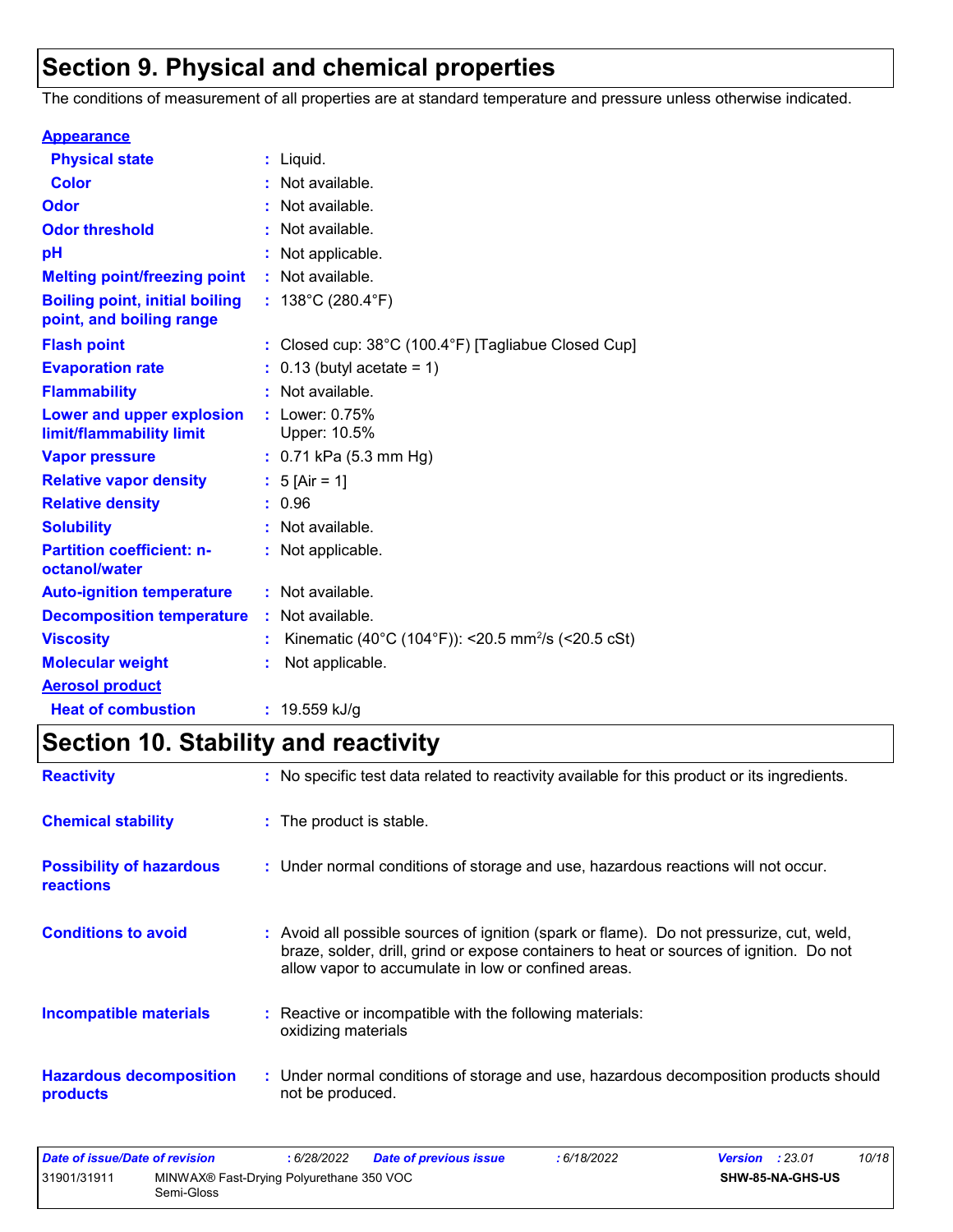#### **Information on toxicological effects**

#### **Acute toxicity**

| <b>Product/ingredient name</b> | <b>Result</b>                | <b>Species</b> | <b>Dose</b>            | <b>Exposure</b> |
|--------------------------------|------------------------------|----------------|------------------------|-----------------|
| p-Chlorobenzotrifluoride       | LD50 Oral                    | Rat            | $13$ g/kg              |                 |
| Octamethylcyclotetrasiloxane   | <b>LC50 Inhalation Vapor</b> | Rat            | $36$ g/m <sup>3</sup>  | 4 hours         |
|                                | LD50 Dermal                  | Rat            | 1770 mg/kg             |                 |
|                                | LD50 Oral                    | Rat            | 1540 mg/kg             |                 |
| Decamethylcyclopentasiloxane   | LD50 Oral                    | Rat            | >24134 mg/kg           |                 |
| Zirconium 2-Ethylhexanoate     | LD50 Dermal                  | Rabbit         | $>5$ g/kg              |                 |
|                                | LD50 Oral                    | Rat            | $>5$ g/kg              |                 |
| <b>Hydrotreated Heavy</b>      | <b>LC50 Inhalation Vapor</b> | Rat            | 8500 mg/m <sup>3</sup> | 4 hours         |
| Petroleum Naphtha              |                              |                |                        |                 |
|                                | LD50 Oral                    | Rat            | $>6$ g/kg              |                 |
| Cobalt 2-Ethylhexanoate        | LD50 Dermal                  | Rabbit         | $>5$ g/kg              |                 |
|                                | LD50 Oral                    | Rat            | $1.22$ g/kg            |                 |
| Methyl Ethyl Ketoxime          | LD50 Oral                    | Rat            | 930 mg/kg              |                 |
| Xylene, mixed isomers          | LC50 Inhalation Gas.         | Rat            | 6700 ppm               | 4 hours         |
|                                | LD50 Oral                    | Rat            | 4300 mg/kg             |                 |
| Naphthenic Acid                | LD50 Oral                    | Rat            | 3 g/kg                 |                 |

#### **Irritation/Corrosion**

| <b>Product/ingredient name</b>                      | <b>Result</b>                                  | <b>Species</b> | <b>Score</b> | <b>Exposure</b>    | <b>Observation</b>       |
|-----------------------------------------------------|------------------------------------------------|----------------|--------------|--------------------|--------------------------|
| Octamethylcyclotetrasiloxane                        | Eyes - Mild irritant                           | Rabbit         |              | 24 hours 500       |                          |
|                                                     | Skin - Mild irritant                           | Rabbit         |              | mg<br>24 hours 500 |                          |
|                                                     |                                                |                |              | mg                 |                          |
| Decamethylcyclopentasiloxane   Eyes - Mild irritant |                                                | Rabbit         |              | 24 hours 500       | ٠                        |
|                                                     |                                                |                |              | mg                 |                          |
|                                                     | Skin - Mild irritant                           | Rabbit         |              | 24 hours 500       |                          |
|                                                     |                                                | Rabbit         |              | mg<br>100 uL       |                          |
| Methyl Ethyl Ketoxime<br>Xylene, mixed isomers      | Eyes - Severe irritant<br>Eyes - Mild irritant | Rabbit         |              | 87 mg              |                          |
|                                                     | Eyes - Severe irritant                         | Rabbit         |              | 24 hours 5         |                          |
|                                                     |                                                |                |              | mg                 |                          |
|                                                     | Skin - Mild irritant                           | Rat            |              | 8 hours 60 uL      |                          |
|                                                     | Skin - Moderate irritant                       | Rabbit         |              | 24 hours 500       | $\overline{\phantom{a}}$ |
|                                                     |                                                |                |              | mg                 |                          |
|                                                     | Skin - Moderate irritant                       | Rabbit         |              | 100 %              |                          |

#### **Sensitization**

Not available.

#### **Mutagenicity**

Not available.

#### **Carcinogenicity**

Not available.

#### **Classification**

Semi-Gloss

| <b>OSHA</b> | <b>IARC</b> | <b>NTP</b>                                       |
|-------------|-------------|--------------------------------------------------|
| $\,$ $\,$   | 2B          |                                                  |
|             |             |                                                  |
|             |             |                                                  |
|             | 2B          | Reasonably anticipated to be a human carcinogen. |
|             | د           |                                                  |
|             |             |                                                  |

**SHW-85-NA-GHS-US**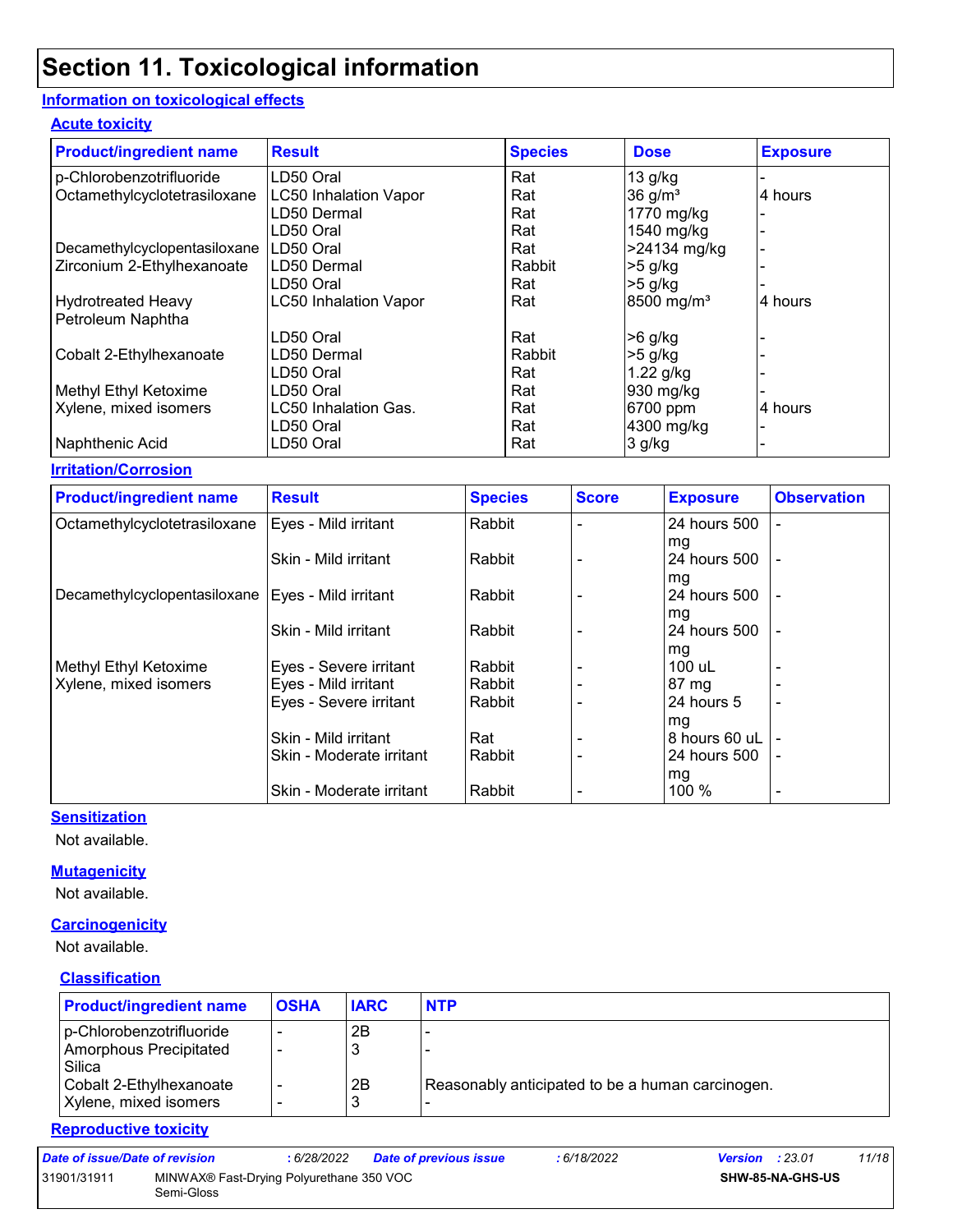#### Not available.

#### **Teratogenicity**

Not available.

#### **Specific target organ toxicity (single exposure)**

| <b>Name</b>                          | <b>Category</b> | <b>Route of</b><br>exposure | <b>Target organs</b>            |
|--------------------------------------|-----------------|-----------------------------|---------------------------------|
| Light Aliphatic Hydrocarbon          | Category 3      |                             | Respiratory tract<br>irritation |
|                                      | Category 3      |                             | Narcotic effects                |
| p-Chlorobenzotrifluoride             | Category 3      |                             | Respiratory tract<br>irritation |
| Med. Aliphatic Hydrocarbon Solvent   | Category 3      |                             | Respiratory tract<br>irritation |
|                                      | Category 3      |                             | Narcotic effects                |
| Hydrotreated Heavy Petroleum Naphtha | Category 3      |                             | Respiratory tract<br>irritation |
|                                      | Category 3      |                             | Narcotic effects                |
| Methyl Ethyl Ketoxime                | Category 1      |                             | upper respiratory<br>tract      |
|                                      | Category 3      |                             | Narcotic effects                |
| <b>Heavy Aliphatic Solvent</b>       | Category 3      |                             | Respiratory tract<br>irritation |
|                                      | Category 3      |                             | Narcotic effects                |
| Xylene, mixed isomers                | Category 3      |                             | Respiratory tract<br>irritation |

#### **Specific target organ toxicity (repeated exposure)**

| <b>Name</b>                          | <b>Category</b> | <b>Route of</b><br>exposure | <b>Target organs</b>            |
|--------------------------------------|-----------------|-----------------------------|---------------------------------|
| Light Aliphatic Hydrocarbon          | Category 2      |                             |                                 |
| Med. Aliphatic Hydrocarbon Solvent   | Category 1      |                             |                                 |
| Hydrotreated Heavy Petroleum Naphtha | Category 2      |                             |                                 |
| Methyl Ethyl Ketoxime                | Category 2      |                             | blood system                    |
| <b>Heavy Aliphatic Solvent</b>       | Category 1      |                             | central nervous<br>system (CNS) |
| Xylene, mixed isomers                | Category 2      |                             |                                 |

#### **Aspiration hazard**

| <b>Name</b>                          | Result                                |
|--------------------------------------|---------------------------------------|
| Light Aliphatic Hydrocarbon          | <b>ASPIRATION HAZARD - Category 1</b> |
| Med. Aliphatic Hydrocarbon Solvent   | <b>ASPIRATION HAZARD - Category 1</b> |
| Hydrotreated Heavy Petroleum Naphtha | <b>ASPIRATION HAZARD - Category 1</b> |
| Heavy Aliphatic Solvent              | <b>ASPIRATION HAZARD - Category 1</b> |
| Xylene, mixed isomers                | <b>ASPIRATION HAZARD - Category 1</b> |

#### **Information on the likely routes of exposure :** Not available.

### **Potential acute health effects**

| <b>Eye contact</b>  | : Causes serious eye irritation.                                                                                             |
|---------------------|------------------------------------------------------------------------------------------------------------------------------|
| <b>Inhalation</b>   | : Can cause central nervous system (CNS) depression. May cause drowsiness or<br>dizziness. May cause respiratory irritation. |
| <b>Skin contact</b> | : May cause an allergic skin reaction.                                                                                       |

| Date of issue/Date of revision |                                                        | : 6/28/2022 | <b>Date of previous issue</b> | : 6/18/2022 | <b>Version</b> : 23.01 |                         | 12/18 |
|--------------------------------|--------------------------------------------------------|-------------|-------------------------------|-------------|------------------------|-------------------------|-------|
| 31901/31911                    | MINWAX® Fast-Drying Polyurethane 350 VOC<br>Semi-Gloss |             |                               |             |                        | <b>SHW-85-NA-GHS-US</b> |       |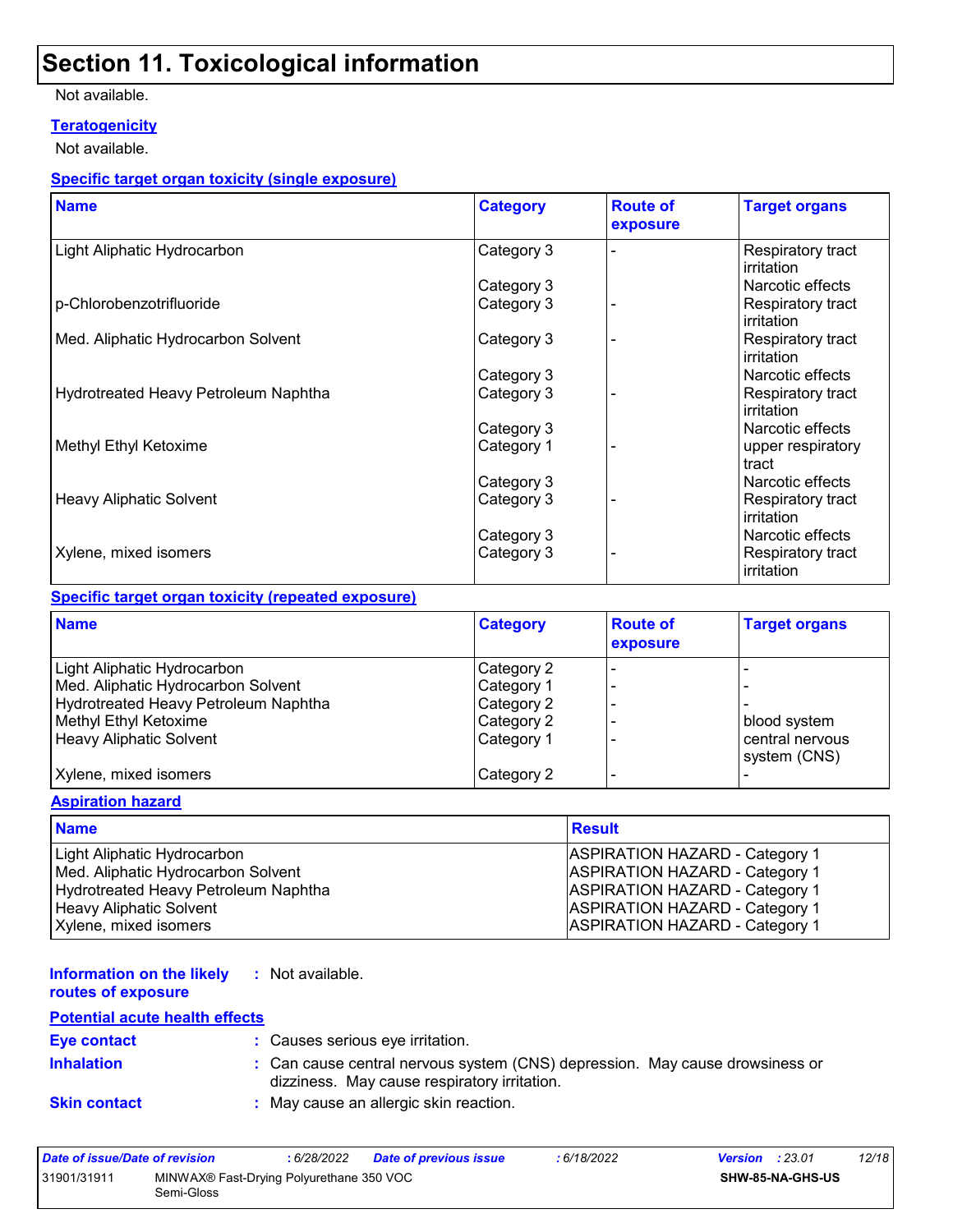| <b>Ingestion</b>                                              | : Can cause central nervous system (CNS) depression. May be fatal if swallowed and<br>enters airways.                                                                                                                                                                 |
|---------------------------------------------------------------|-----------------------------------------------------------------------------------------------------------------------------------------------------------------------------------------------------------------------------------------------------------------------|
|                                                               | <b>Symptoms related to the physical, chemical and toxicological characteristics</b>                                                                                                                                                                                   |
| <b>Eye contact</b>                                            | : Adverse symptoms may include the following:<br>pain or irritation<br>watering<br>redness                                                                                                                                                                            |
| <b>Inhalation</b>                                             | Adverse symptoms may include the following:<br>respiratory tract irritation<br>coughing<br>nausea or vomiting<br>headache<br>drowsiness/fatigue<br>dizziness/vertigo<br>unconsciousness<br>reduced fetal weight<br>increase in fetal deaths<br>skeletal malformations |
| <b>Skin contact</b>                                           | : Adverse symptoms may include the following:<br>irritation<br>redness<br>reduced fetal weight<br>increase in fetal deaths<br>skeletal malformations                                                                                                                  |
| <b>Ingestion</b>                                              | : Adverse symptoms may include the following:<br>nausea or vomiting<br>reduced fetal weight<br>increase in fetal deaths<br>skeletal malformations                                                                                                                     |
|                                                               | Delayed and immediate effects and also chronic effects from short and long term exposure                                                                                                                                                                              |
| <b>Short term exposure</b>                                    |                                                                                                                                                                                                                                                                       |
| <b>Potential immediate</b><br>effects                         | : Not available.                                                                                                                                                                                                                                                      |
| <b>Potential delayed effects</b><br><b>Long term exposure</b> | : Not available.                                                                                                                                                                                                                                                      |
| <b>Potential immediate</b><br>effects                         | : Not available.                                                                                                                                                                                                                                                      |
| <b>Potential delayed effects</b>                              | : Not available.                                                                                                                                                                                                                                                      |
| <b>Potential chronic health effects</b>                       |                                                                                                                                                                                                                                                                       |
| Not available.                                                |                                                                                                                                                                                                                                                                       |
| <b>General</b>                                                | Causes damage to organs through prolonged or repeated exposure. Once sensitized, a<br>severe allergic reaction may occur when subsequently exposed to very low levels.                                                                                                |
| <b>Carcinogenicity</b>                                        | Suspected of causing cancer. Risk of cancer depends on duration and level of<br>exposure.                                                                                                                                                                             |
| <b>Mutagenicity</b>                                           | No known significant effects or critical hazards.                                                                                                                                                                                                                     |
| <b>Teratogenicity</b>                                         | Suspected of damaging the unborn child.                                                                                                                                                                                                                               |
| <b>Developmental effects</b>                                  | No known significant effects or critical hazards.                                                                                                                                                                                                                     |
| <b>Fertility effects</b>                                      | May damage fertility.                                                                                                                                                                                                                                                 |

#### **Numerical measures of toxicity**

| Date of issue/Date of revision |                                                        | 6/28/2022 | <b>Date of previous issue</b> | : 6/18/2022 | <b>Version</b> : $23.01$ |                         | 13/18 |
|--------------------------------|--------------------------------------------------------|-----------|-------------------------------|-------------|--------------------------|-------------------------|-------|
| 31901/31911                    | MINWAX® Fast-Drying Polyurethane 350 VOC<br>Semi-Gloss |           |                               |             |                          | <b>SHW-85-NA-GHS-US</b> |       |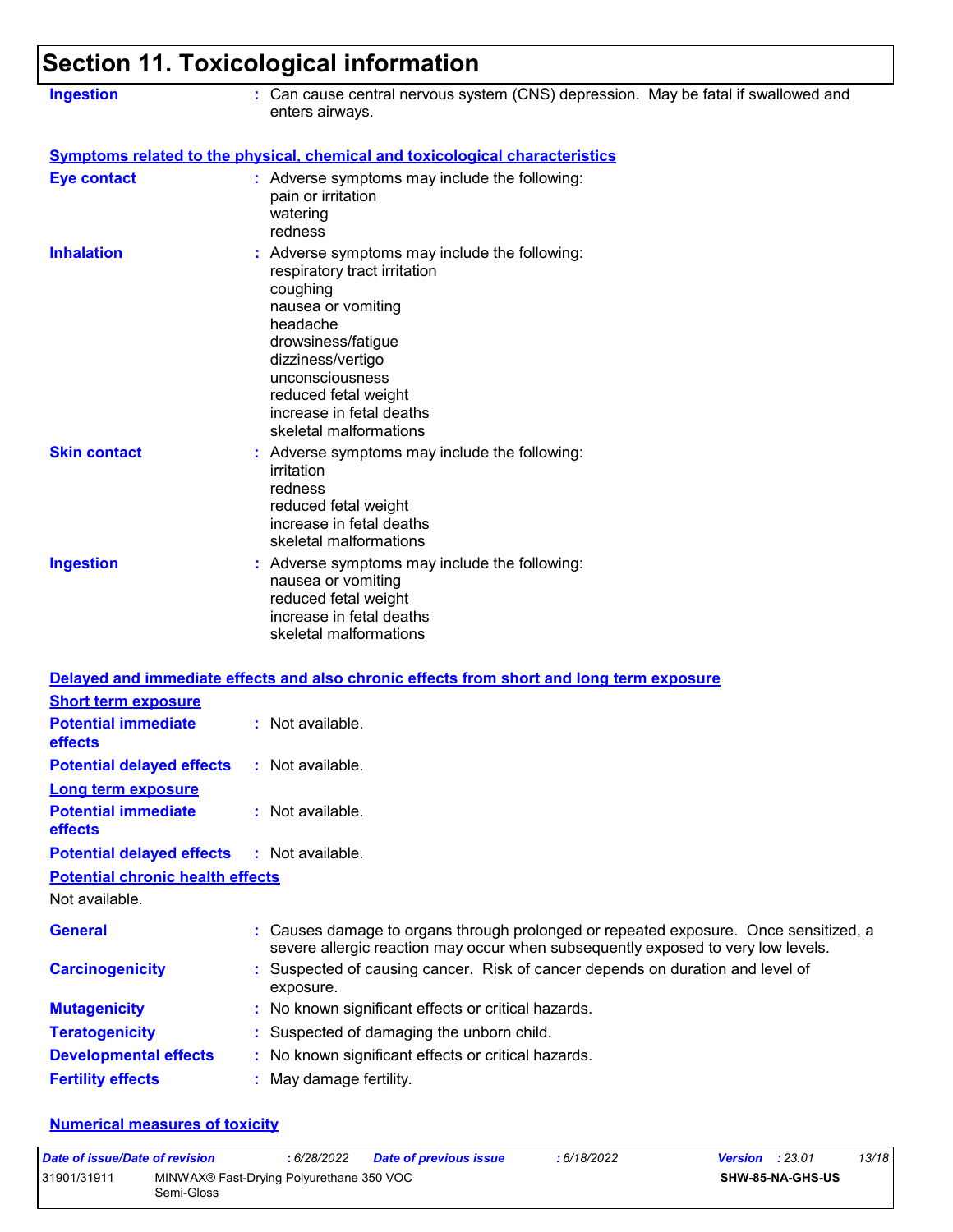#### **Acute toxicity estimates**

| <b>Route</b>   | <b>ATE value</b>                 |
|----------------|----------------------------------|
| Oral<br>Dermal | 31772.08 mg/kg<br>30945.53 mg/kg |
|                |                                  |

### **Section 12. Ecological information**

| <b>Toxicity</b>                                             |                                                                                                            |                                                                                        |                                  |  |  |
|-------------------------------------------------------------|------------------------------------------------------------------------------------------------------------|----------------------------------------------------------------------------------------|----------------------------------|--|--|
| <b>Product/ingredient name</b>                              | <b>Result</b>                                                                                              | <b>Species</b>                                                                         | <b>Exposure</b>                  |  |  |
| Light Aliphatic Hydrocarbon<br>Octamethylcyclotetrasiloxane | Acute LC50 2200 µg/l Fresh water<br>Acute LC50 0.204 to 3.483 mg/l Fresh<br>water                          | Fish - Lepomis macrochirus<br>Fish - Leuciscus idus ssp.<br>melanotus                  | 4 days<br>96 hours               |  |  |
|                                                             | Chronic NOEC 7.9 µg/l Fresh water<br>Chronic NOEC 4.4 µg/l Fresh water                                     | Daphnia - Daphnia magna<br>Fish - Oncorhynchus mykiss -<br>ı Egg                       | 21 days<br>93 days               |  |  |
| Methyl Ethyl Ketoxime<br>Xylene, mixed isomers              | Acute LC50 843000 µg/l Fresh water<br>Acute LC50 8500 µg/l Marine water                                    | Fish - Pimephales promelas<br>Crustaceans - Palaemonetes<br>pugio                      | 96 hours<br>48 hours             |  |  |
| Naphthenic Acid                                             | Acute LC50 13400 µg/l Fresh water<br>Acute EC50 26000 µg/l Fresh water<br>Acute LC50 5600 µg/l Fresh water | Fish - Pimephales promelas<br>Algae - Navicula seminulum<br>Fish - Lepomis macrochirus | 96 hours<br>96 hours<br>96 hours |  |  |

#### **Persistence and degradability**

| <b>Product/ingredient name</b> | <b>Aquatic half-life</b> | <b>Photolysis</b> | <b>Biodegradability</b> |
|--------------------------------|--------------------------|-------------------|-------------------------|
| Xylene, mixed isomers          |                          |                   | Readily                 |

#### **Bioaccumulative potential**

| <b>Product/ingredient name</b>   | $LogP_{ow}$ | <b>BCF</b>   | <b>Potential</b> |
|----------------------------------|-------------|--------------|------------------|
| Octamethylcyclotetrasiloxane     |             | 13400        | high             |
| Decamethylcyclopentasiloxane   - |             | 7060         | high             |
| Zirconium 2-Ethylhexanoate       |             | 2.96         | low              |
| Hydrotreated Heavy               |             | 10 to 2500   | high             |
| Petroleum Naphtha                |             |              |                  |
| Cobalt 2-Ethylhexanoate          |             | 15600        | high             |
| Methyl Ethyl Ketoxime            |             | $2.5$ to 5.8 | low              |
| <b>Heavy Aliphatic Solvent</b>   |             | 10 to 2500   | high             |
| Xylene, mixed isomers            |             | 8.1 to 25.9  | low              |

#### **Mobility in soil**

**Soil/water partition coefficient (Koc)** 

**:** Not available.

**Other adverse effects** : No known significant effects or critical hazards.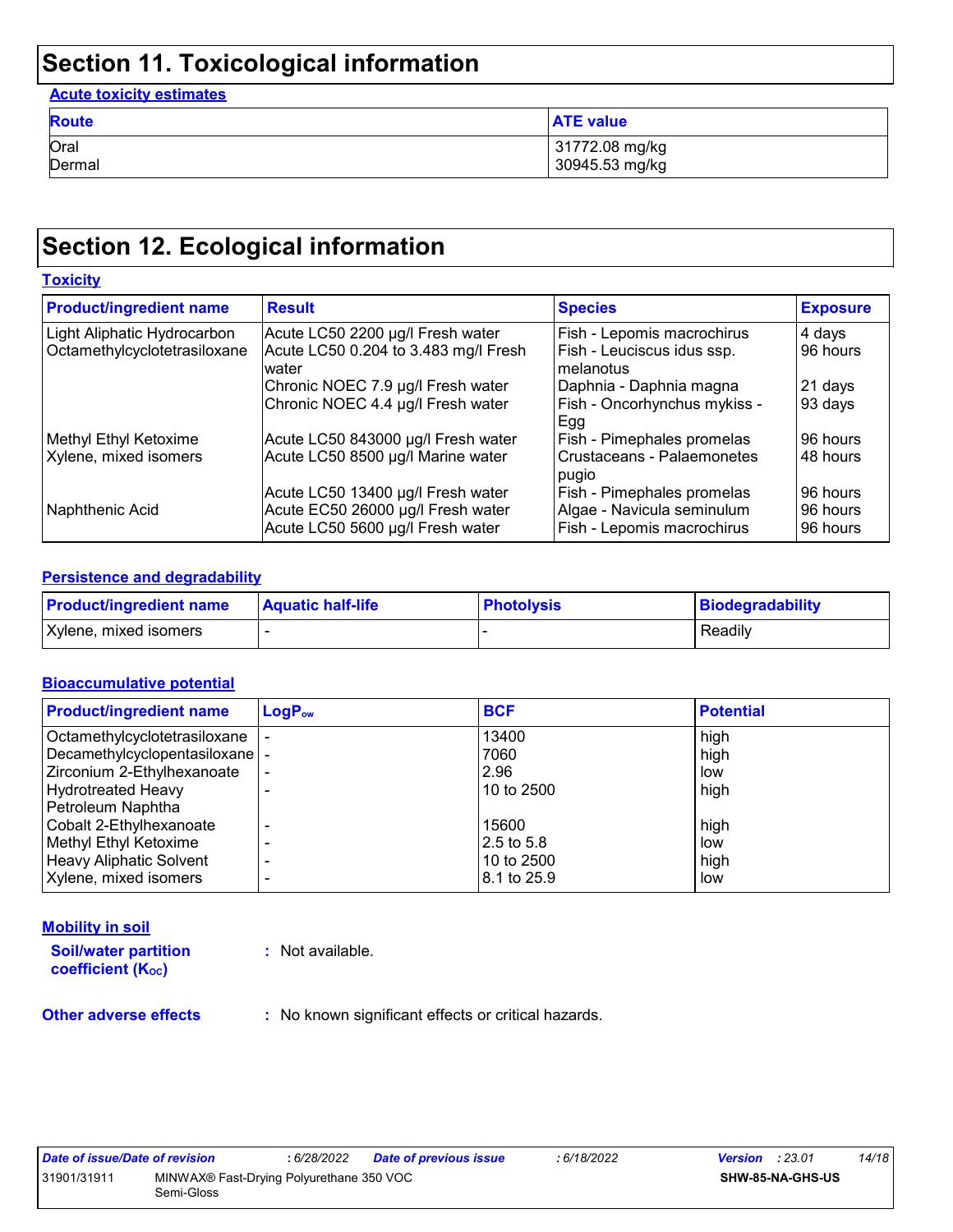### **Section 13. Disposal considerations**

#### **Disposal methods :**

The generation of waste should be avoided or minimized wherever possible. Disposal of this product, solutions and any by-products should at all times comply with the requirements of environmental protection and waste disposal legislation and any regional local authority requirements. Dispose of surplus and non-recyclable products via a licensed waste disposal contractor. Waste should not be disposed of untreated to the sewer unless fully compliant with the requirements of all authorities with jurisdiction. Waste packaging should be recycled. Incineration or landfill should only be considered when recycling is not feasible. This material and its container must be disposed of in a safe way. Care should be taken when handling emptied containers that have not been cleaned or rinsed out. Empty containers or liners may retain some product residues. Vapor from product residues may create a highly flammable or explosive atmosphere inside the container. Do not cut, weld or grind used containers unless they have been cleaned thoroughly internally. Avoid dispersal of spilled material and runoff and contact with soil, waterways, drains and sewers.

### **Section 14. Transport information**

|                                         | <b>DOT</b><br><b>Classification</b>                                                                                                                                                                                                                               | <b>TDG</b><br><b>Classification</b>                                                                                                                 | <b>Mexico</b><br><b>Classification</b> | <b>IATA</b>                                                                                                                   | <b>IMDG</b>                                                                                                                                        |
|-----------------------------------------|-------------------------------------------------------------------------------------------------------------------------------------------------------------------------------------------------------------------------------------------------------------------|-----------------------------------------------------------------------------------------------------------------------------------------------------|----------------------------------------|-------------------------------------------------------------------------------------------------------------------------------|----------------------------------------------------------------------------------------------------------------------------------------------------|
| <b>UN number</b>                        | <b>UN1263</b>                                                                                                                                                                                                                                                     | <b>UN1263</b>                                                                                                                                       | <b>UN1263</b>                          | <b>UN1263</b>                                                                                                                 | <b>UN1263</b>                                                                                                                                      |
| <b>UN proper</b><br>shipping name       | <b>PAINT</b>                                                                                                                                                                                                                                                      | <b>PAINT</b>                                                                                                                                        | <b>PAINT</b>                           | <b>PAINT</b>                                                                                                                  | PAINT. Marine<br>pollutant<br>(Octamethylcyclotetrasiloxane)                                                                                       |
| <b>Transport</b><br>hazard class(es)    | 3                                                                                                                                                                                                                                                                 | 3                                                                                                                                                   | 3                                      | 3                                                                                                                             | 3                                                                                                                                                  |
| <b>Packing group</b>                    | $\mathop{\rm III}$                                                                                                                                                                                                                                                | $\  \ $                                                                                                                                             | $\ensuremath{\mathsf{III}}\xspace$     | III                                                                                                                           | $\mathbf{III}$                                                                                                                                     |
| <b>Environmental</b><br>hazards         | No.                                                                                                                                                                                                                                                               | No.                                                                                                                                                 | No.                                    | Yes. The<br>environmentally<br>hazardous<br>substance mark<br>is not required.                                                | Yes.                                                                                                                                               |
| <b>Additional</b><br><b>information</b> | This product may<br>be re-classified as<br>"Combustible<br>Liquid," unless<br>transported by<br>vessel or aircraft.<br>Non-bulk<br>packages (less<br>than or equal to<br>119 gal) of<br>combustible<br>liquids are not<br>regulated as<br>hazardous<br>materials. | Product classified<br>as per the<br>following sections<br>of the<br>Transportation of<br>Dangerous Goods<br>Regulations:<br>2.18-2.19 (Class<br>3). |                                        | The<br>environmentally<br>hazardous<br>substance mark<br>may appear if<br>required by other<br>transportation<br>regulations. | The marine<br>pollutant mark is<br>not required when<br>transported in<br>sizes of ≤5 L or ≤5<br>kg.<br><b>Emergency</b><br>schedules F-E, S-<br>E |
|                                         | <b>ERG No.</b>                                                                                                                                                                                                                                                    | <b>ERG No.</b>                                                                                                                                      | <b>ERG No.</b>                         |                                                                                                                               |                                                                                                                                                    |
| <b>Date of issue/Date of revision</b>   | 128<br>: 6/28/2022                                                                                                                                                                                                                                                | 128<br><b>Date of previous issue</b>                                                                                                                | 128<br>: 6/18/2022                     |                                                                                                                               | <b>Version</b> : 23.01<br>15/18                                                                                                                    |
|                                         | MINWAX® Fast-Drying Polyurethane 350 VOC                                                                                                                                                                                                                          |                                                                                                                                                     |                                        |                                                                                                                               |                                                                                                                                                    |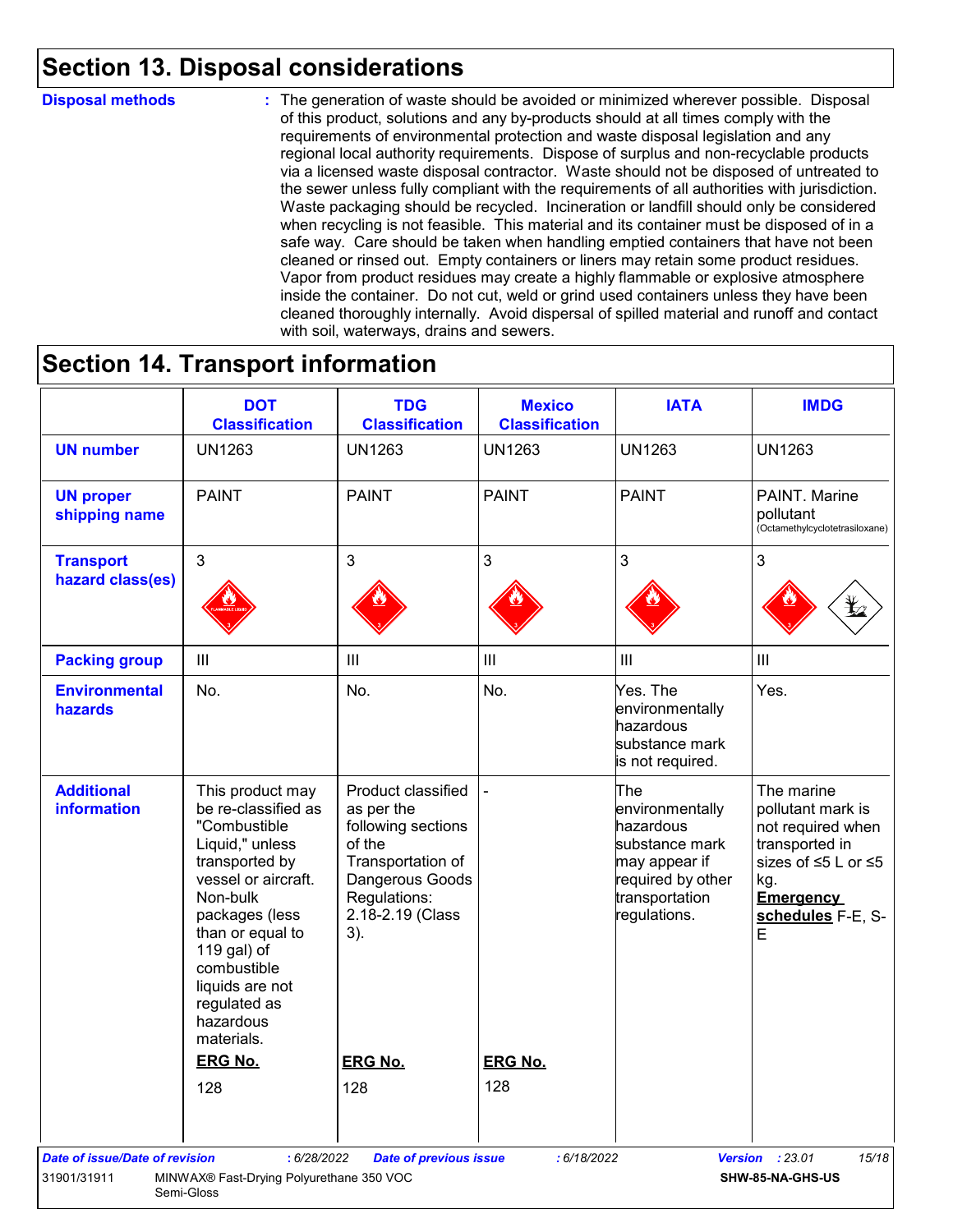| <b>Section 14. Transport information</b>                 |                  |                             |                                                                                                                                                                                                                                                                                                                                                                                                                                                                                                                                                                                                                                                                                     |  |  |
|----------------------------------------------------------|------------------|-----------------------------|-------------------------------------------------------------------------------------------------------------------------------------------------------------------------------------------------------------------------------------------------------------------------------------------------------------------------------------------------------------------------------------------------------------------------------------------------------------------------------------------------------------------------------------------------------------------------------------------------------------------------------------------------------------------------------------|--|--|
|                                                          |                  |                             |                                                                                                                                                                                                                                                                                                                                                                                                                                                                                                                                                                                                                                                                                     |  |  |
| <b>Special precautions for user :</b>                    |                  |                             | Multi-modal shipping descriptions are provided for informational purposes and do not<br>consider container sizes. The presence of a shipping description for a particular<br>mode of transport (sea, air, etc.), does not indicate that the product is packaged<br>suitably for that mode of transport. All packaging must be reviewed for suitability<br>prior to shipment, and compliance with the applicable regulations is the sole<br>responsibility of the person offering the product for transport. People loading and<br>unloading dangerous goods must be trained on all of the risks deriving from the<br>substances and on all actions in case of emergency situations. |  |  |
| <b>Transport in bulk according</b><br>to IMO instruments | : Not available. |                             |                                                                                                                                                                                                                                                                                                                                                                                                                                                                                                                                                                                                                                                                                     |  |  |
|                                                          |                  | <b>Proper shipping name</b> | : Not available.                                                                                                                                                                                                                                                                                                                                                                                                                                                                                                                                                                                                                                                                    |  |  |

### **Section 15. Regulatory information**

#### **SARA 313**

SARA 313 (40 CFR 372.45) supplier notification can be found on the Environmental Data Sheet.

#### **California Prop. 65**

WARNING: This product contains chemicals known to the State of California to cause cancer and birth defects or other reproductive harm.

#### **International regulations**

| China inventory (IECSC): Not determined.<br>Japan inventory (CSCL): Not determined.<br>Japan inventory (ISHL): Not determined.<br>Korea inventory (KECI): Not determined.<br>New Zealand Inventory of Chemicals (NZIoC): Not determined.<br>Philippines inventory (PICCS): Not determined.<br>Taiwan Chemical Substances Inventory (TCSI): Not determined.<br>Thailand inventory: Not determined.<br>Turkey inventory: Not determined.<br>Vietnam inventory: Not determined. |  |
|------------------------------------------------------------------------------------------------------------------------------------------------------------------------------------------------------------------------------------------------------------------------------------------------------------------------------------------------------------------------------------------------------------------------------------------------------------------------------|--|
|------------------------------------------------------------------------------------------------------------------------------------------------------------------------------------------------------------------------------------------------------------------------------------------------------------------------------------------------------------------------------------------------------------------------------------------------------------------------------|--|

### **Section 16. Other information**

#### **Hazardous Material Information System (U.S.A.)**



**The customer is responsible for determining the PPE code for this material. For more information on HMIS® Personal Protective Equipment (PPE) codes, consult the HMIS® Implementation Manual.**

**Caution: HMIS® ratings are based on a 0-4 rating scale, with 0 representing minimal hazards or risks, and 4 representing significant hazards or risks. Although HMIS® ratings and the associated label are not required on SDSs or products leaving a facility under 29 CFR 1910.1200, the preparer may choose to provide them. HMIS® ratings are to be used with a fully implemented HMIS® program. HMIS® is a registered trademark and service mark of the American Coatings Association, Inc.**

**Procedure used to derive the classification**

| Date of issue/Date of revision |                                                        | : 6/28/2022 | <b>Date of previous issue</b> | : 6/18/2022 | <b>Version</b> : $23.01$ |                         | 16/18 |
|--------------------------------|--------------------------------------------------------|-------------|-------------------------------|-------------|--------------------------|-------------------------|-------|
| 31901/31911                    | MINWAX® Fast-Drying Polyurethane 350 VOC<br>Semi-Gloss |             |                               |             |                          | <b>SHW-85-NA-GHS-US</b> |       |